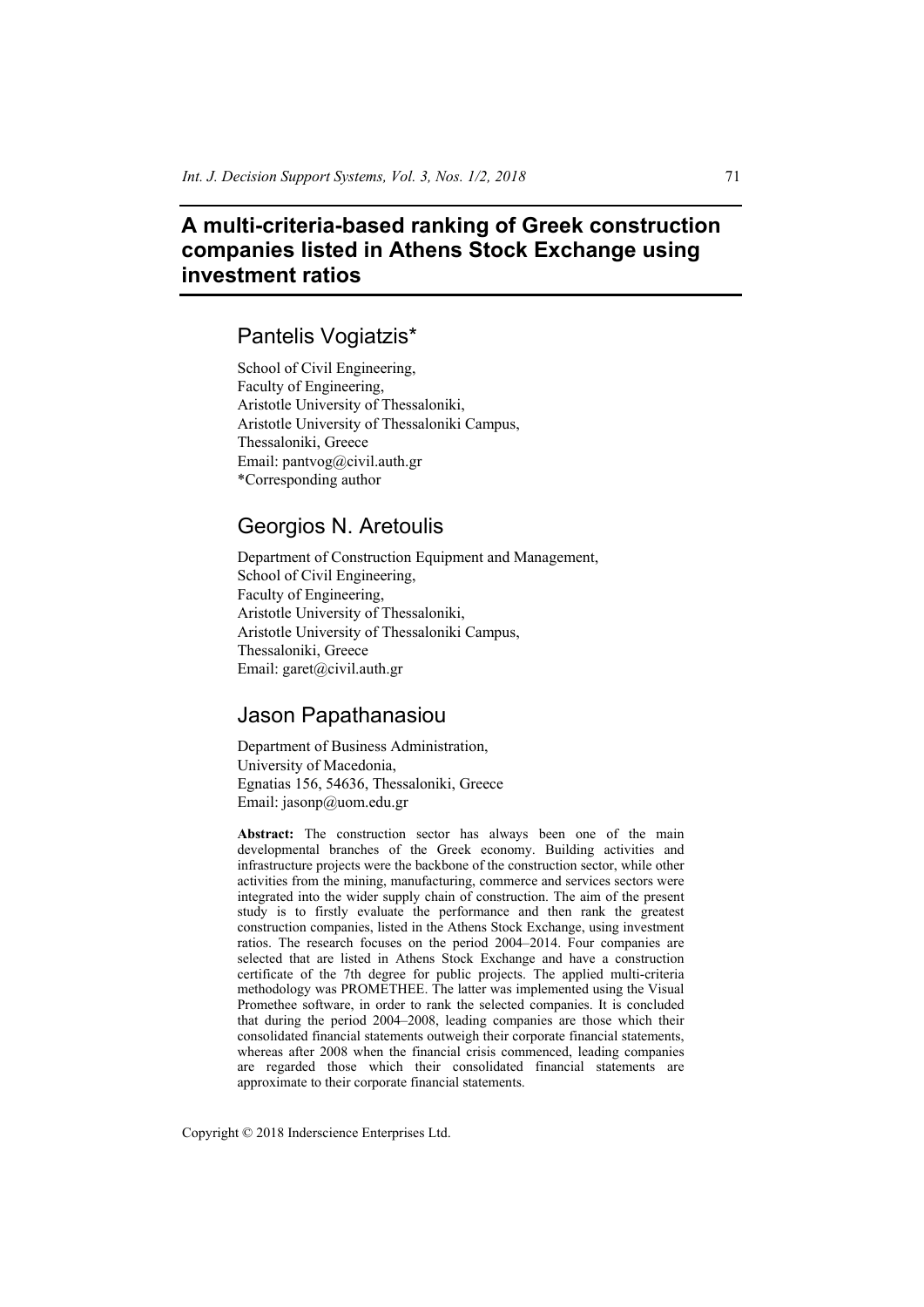**Keywords:** evaluation of construction companies; investment attractiveness of construction companies; investment ratios; valuation ratios; Visual Promethee software.

**Reference** to this paper should be made as follows: Vogiatzis, P., Aretoulis, G.N. and Papathanasiou, J. (2018) 'A multi-criteria-based ranking of Greek construction companies listed in Athens Stock Exchange using investment ratios', *Int. J. Decision Support Systems*, Vol. 3, Nos. 1/2, pp.71–90.

**Biographical notes:** Pantelis Vogiatzis studied Civil Engineering and holds two postgraduate diplomas in Environmental Protection and Sustainable Development and Engineering Project Management. He is a PhD student in the Department of Civil Engineering in the Division of Hydraulics and Environmental Engineering. His research papers have been published in peer-reviewed scientific journal and conference proceedings.

Georgios N. Aretoulis completed his Diploma at the Civil Engineering Department of the Aristotle University of Thessaloniki, Greece. In 2004, he obtained his Master degree in Environmental Protection and Sustainable Development at the same institution. After the completion of his PhD dissertation in 2009, he became a Research Assistant in the Laboratory of Construction Equipment and Management, in the Department of Civil Engineering of the Aristotle University of Thessaloniki. He is currently a faculty member of the Civil Engineering Department as an Assistant Professor and a member of several scientific committees.

Jason Papathanasiou is an Assistant Professor at the Department of Business Administration, University of Macedonia, Greece. He holds a PhD in Operational Research and Informatics and degree in Physics from the Aristotle University of Thessaloniki. He worked for a number of years at various institutes and has organised and participated in a number of international scientific conferences and workshops. He has published papers in international scientific peer refereed journals like the *Environmental Monitoring and Assessment*, *Regional Studies*, *European Journal of Operational Research*, *PNAS* and participated in many research projects in FP6, FP7, Interreg and COST; he served also as a member of the TDP panel and CSO of COST. Currently, he serves at the coordination board of the EURO Working Group of Decision Support Systems. His research interests include decision support systems, operational research and multi-criteria decision making.

This paper is a revised and expanded version of a paper entitled 'Construction activity in Greece during the period 2004–2014: evaluation of the construction companies listed in Athens Stock Exchange using investment ratios' presented at 6th International Symposium and 28th National Conference on Operational Research, OR in the Digital Era – ICT Challenges, Thessaloniki, Greece, 8–10 June 2017.

## **1 Introduction**

Τhe present study evaluates and ranks the performance of the greatest construction companies, listed in the Athens Stock Exchange (ASE), using investment ratios. The construction sector has always been one of the main developmental branches of the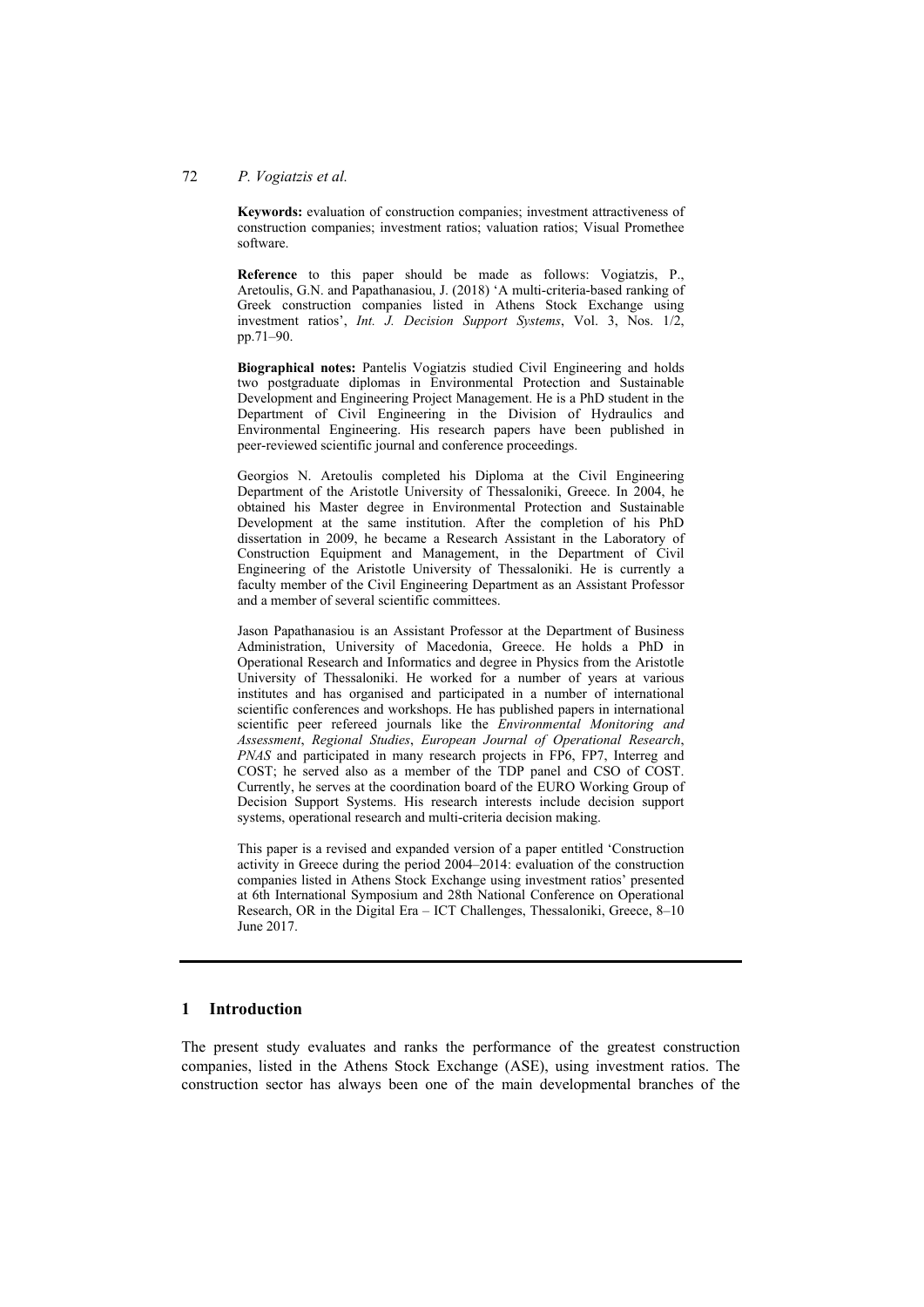Greek economy. Greek construction companies are ranked in classes. The classes of public works to which the contractors can be assigned to, are nine (A1, A2, first, second, third, fourth, fifth, sixth and seventh). According to the Greek Public Works Legislation, each enterprise is classified for each main category of projects (road works, buildings, hydraulic works, port works, electromechanical projects, industrial and energy projects) in classes A1 through 7 and from A1 to 4 for each of the other categories of works (floating structures and yard installations, mining revelations, cleaning and treatment of water, liquid, solid and gaseous waste, electronic equipment, green projects). The classification of each company into the different classes depends on its experience, in the successful construction of projects in each category, financial structure, personnel and general business presence in the technical sector in the recent years. The basic requirements for classifying and upgrading according to the class are: personnel, financial data and experience. The research focuses on the financial events that occurred during the period 2004–2014 as well as the subsequent modulation of investment behaviour, which affected the performance and financial attractiveness of some of the most important developmental branches of the Greek construction industry. The methodological approach included the definition of the following parameters: appropriate investment ratios, research period, sample of construction companies and frequency of their financial reporting. The selected investment ratios which are commonly used and referred by authoritative websites and scientific journals include the following: price to earnings (P/E) ratio, price to book ratio (P/B), price to sales ratio (PSR), earnings per share (EPS) and dividend yield (DY) equity. The construction companies listed in the ASE are required to also be listed in the public construction registry as seventh degree (the highest) enterprises. Research focuses on a crucial period between 2004 and 2014, whereas the examination of financial reports is carried at an annual base due to the aggregated provided information. The survey deals with the calculation of the weighted comparative performance of the construction companies being studied using specific investment ratios through the Visual Promethee software. The selected investment ratios were assigned weights through a questionnaire survey completed by bank executives, chartered accountants, stockbrokers and project managers. The contribution of the current research firstly relies on the fact that all findings are based on a unique financial situation in Greece originating to the financial crisis. The selected ratios where chosen after a complete and careful consideration of the corresponding financial ratios used in the international literature. This selection of financial ratios was aiming at creating a representative group of financial ratios mainly based on the frequency of appearance. In addition, one of the interesting facts, regarding the current research involves the use of weights per financial ratio which are not constant over the examined period of time. Instead, the research survey participants attributed weights for each year, depending on the special circumstances of the Greek economy. This is a significant contribution that differentiates the current research approach from similar studies. At the same time, this methodology provides a more realistic and reliable research approach by customising the weight according to the status of economy. Finally, it should be mentioned, that the events in the Greek economy were severe, unique and taking place in an increased rate, accompanied by political changes, in the context of the European Union. Therefore, it is of great significance to identify best practices among the enterprises that enabled them to cope with the financial hardships. In the end, this study successfully demonstrates the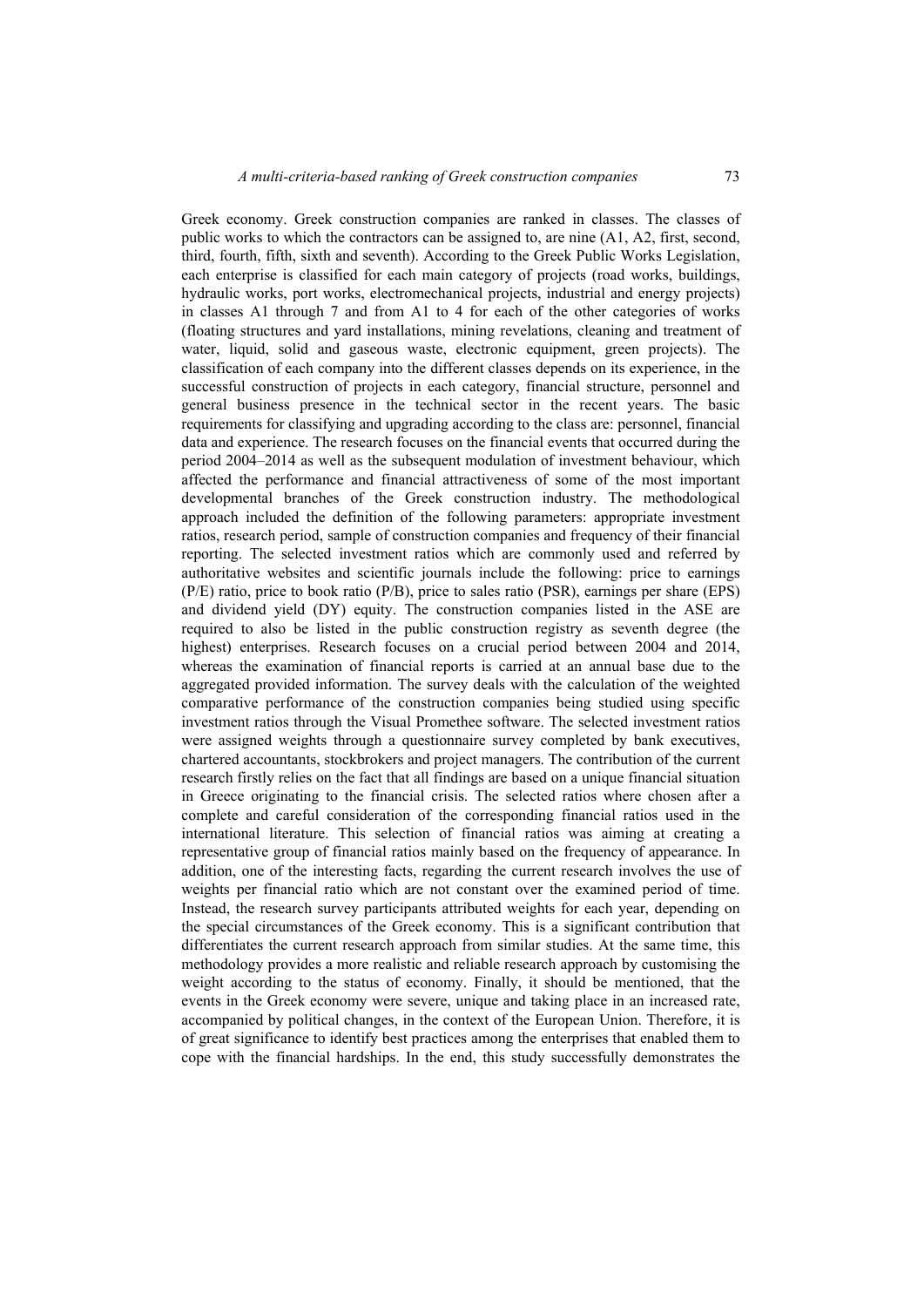results and the relative conclusions regarding the research questions raised during the evaluation of the construction companies being studied.

#### **2 Literature review**

A great amount of research has focused on predicting the performance and especially the sustainability of construction enterprises based on the analysis of financial ratios. Research has provided significant findings for the construction sector, regarding best practices adopted by construction companies in order to cope with financial distress. The approach include: identification of the most representative financial ratios, prediction of enterprises performance and viability and facilitating decision making based on investment ratios. According to Chan et al. (2005) ratio analysis involves data from financial statements prepared under generally acceptable accounting standards. Relevant research focused in the construction sector includes a number of very interesting initiatives. Yeh (2011) examined the adjustment behaviour of capital structure in the construction industry of Taiwan during the period 1982 to 2007. Rounaghi et al. (2015) used eight ratios from a sample of 40 ratios to predict stock prices of all publicly traded companies in Tehran. Abidali and Harris (1995) estimated two indicators, namely Z and A scores, in order to predict companies' failure in construction industry. Using factor analysis in order to reduce and classify data, Ocal et al. (2007), managed to determine the financial indicators that can effectively analyse the financial trend of the Turkish Construction industry. Yunus and Malik (2012) built a model to predict the performance prefabrication companies based on historical data using thirty ratios for companies in Malaysia 2006–2009 as cited in Mpakratsa et al. (2017). Chen (2010) proposed an approach that employs financial and macroeconomic indicators to forecast sales of large development and construction corporations. Kehinde and Mosaku (2006) employed descriptive statistical analysis and ratio analysis in order to investigate the assets structure of medium – sized construction contracting firms in Nigeria.

Mpakratsa et al. (2017) used investment ratios in order to analyse the performance of Greek construction enterprises. Kim et al. (2011) used financial ratios of construction firms for analysis, against macroeconomic fluctuations. Su (2011) also used quarterly financial statements of listed construction companies in China, to produce a rule extraction-based model, for the hedging of financial risks through the use of derivatives in the construction industry. The methodology is based on financial ratio analysis of failed and solvent companies. Balatbat et al. (2010) aimed to provide some evidence, using time series financial ratios and performance indicators to assess the performance of publicly listed construction companies in Australia. Ou and Penman (1989) performed a financial statement analysis that combines a large set of financial statement items into one summary measure. Shuang et al.  $(2011)$ , proposed an early warning bankruptcy – possibility prediction model about China's construction companies. At the same time, Ng et al. (2011) used financial ratios and applied Z-score model as an approach to detect insolvent contractors.

Horta et al. (2012) used regression analysis and data envelopment analysis (DEA) to develop a quantitative approach to evaluate the financial soundness of construction companies, and to identify the drivers that promote performance improvements and innovation. Chen (2012a) created a composite neural network-based model with the aim to predict financial distress of construction companies. In addition, Chen (2012b)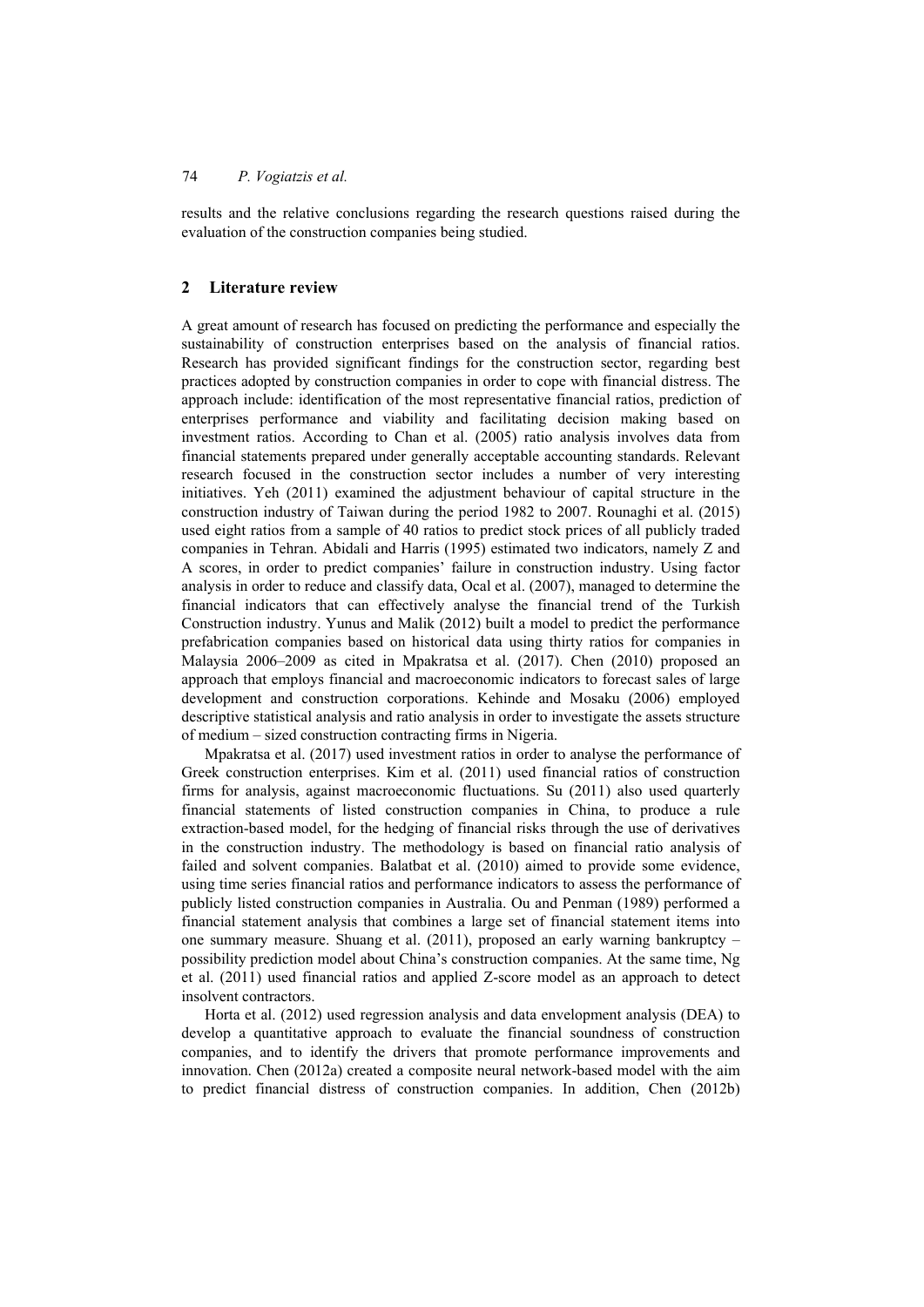proposed a hybrid knowledge-sharing model that suggested performing or not performing foreign construction investment, in China's construction market.

There are a number of studies with a focus in other production sectors. Sudarsanam and Taffler (1995), tried to answer whether the relationship between financial ratio numerators and deflators is stable over time, in order to achieve company's size control. At the same time, Serrano-Cinca (1996) developed a decision support system for financial diagnosis based on neural networks. Niemann et al. (2008) based their models on financial ratios for rating prediction models for multinational corporations. Bozsik and Kozma (2011) introduced an artificial intelligence-based classification system with the aim to separate financial ratios into classes. Similarly, McGurr and DeVaney (1998) studied failure prediction models of retail firms, based on financial ratios and cash flow information. Furthermore, Merwin (1942) cited in Chan et al. (2005) concluded that three ratios were very sensitive predictors of discontinuance, up to as early as four to five years in some cases. These ratios were: net working capital to total assets, current ratio and net worth to total debt. In addition, Brezigar-Masten and Masten (2012), proposed a bankruptcy prediction methodology and an approach of selection of bankruptcy predictors for a logit model. Moreover, Chen (2011a) applies swarm-inspired optimisation techniques to establish a prediction system for bankruptcy in Taiwan's electronic industry.

Furthermore, Chen (2011b) compares some traditional statistical methods for predicting financial distress to some more 'unconventional' methods, such as decision tree classification, neural networks, and evolutionary computation techniques, using data collected from Taiwan Stock Exchange Corporation listed companies. Apostola et al. (2013) applied factor analysis with the aim to create representative groupings of financial ratios for British construction enterprises. Chen et al. (2011) propose their bankruptcy prediction model based on an adaptive fuzzy k-nearest neighbour (FKNN) method. Lin et al. (2011) tried to discover potentially useful financial features for better prediction accuracy. Data mining techniques to identified five useful financial ratios. Finally, Ramalho and Da Silva (2012), discusses the main econometric assumptions and features of Tobit models and the fractional regression model, to provide a theoretical foundation for their use in the regression analysis of leverage ratios.

The studies presented in the literature review section contain 106 different financial ratios and the majority of them appear only once. With emphasis on the chosen financial ratios, it is worth mentioning that the frequency of appearance is the following: P/E ratio (12 counts), EPS (six counts), PSR (three counts), P/B ratio (three counts) and DY (one count). Most of the available research is based on various tools and approaches and utilising financial ratios focuses on creating early warning systems in the case of companies' failure or bankruptcy prediction models. The current research aims at ranking the performance of construction companies based on selected financial ratios.

#### **3 Methodological approach**

Initially, the research sample was being identified. The construction companies listed in the highest class, the 7th class, of the public registry for Greek contractors were selected. The second selection criterion was the participation and trading of shares in the construction sector of the ASE during the research period 2004–2014. Four construction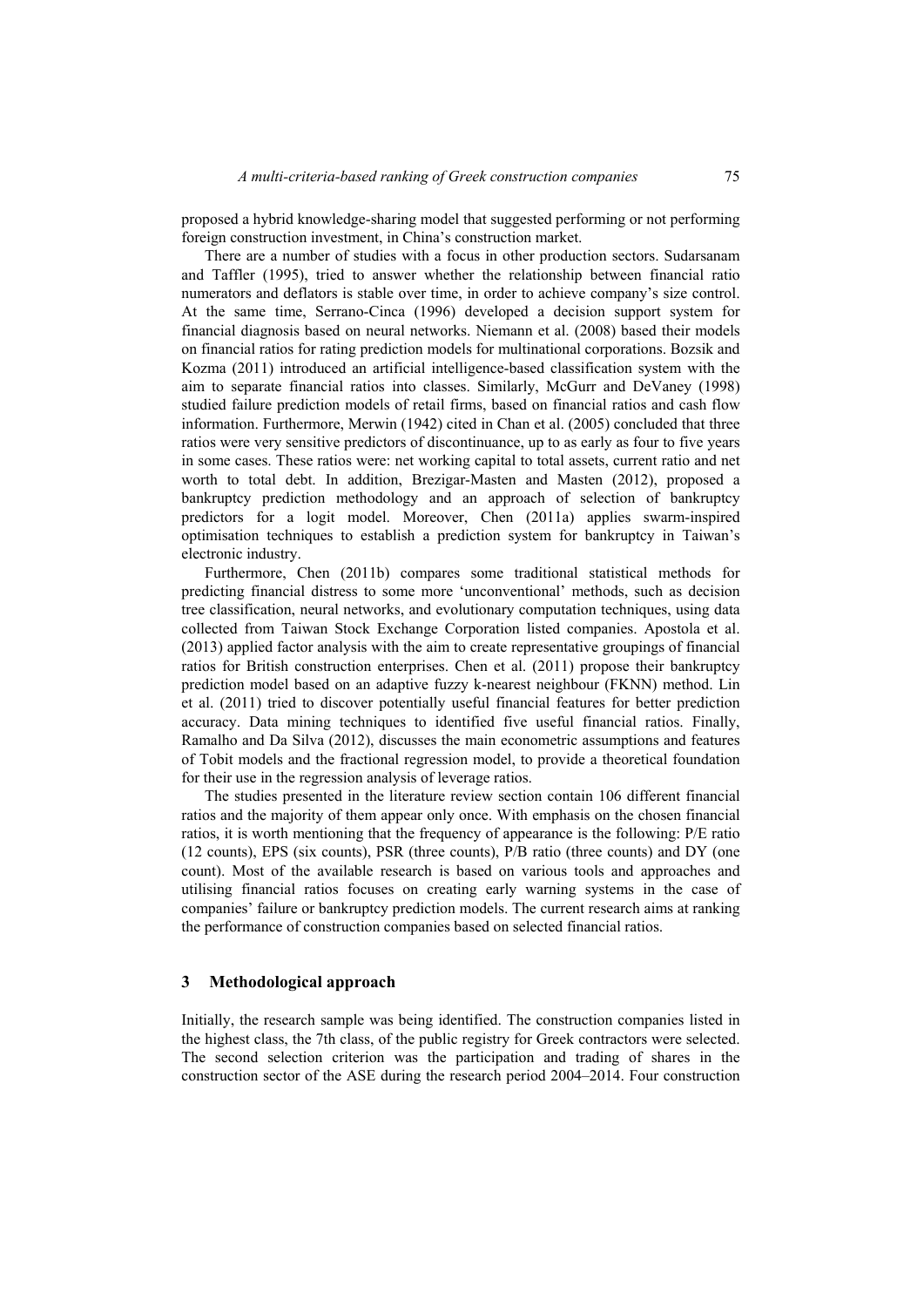companies were selected on the basis of the above two criteria and for confidentiality purposes these are referred as: company A, company B, company C and company D. Concerning the structure of the selected companies, companies A and B had a small number of subsidiaries and the group financial results approached their corporate results while companies C and D had a large number of subsidiaries and the group financial results abstained their corporate results.

As a next step, specific investment indices were selected to assess the performance of the construction companies. The selection of investment ratios was based mainly on the frequency of their appearance in acknowledged scientific journals and the references to them from internationally recognised, academic and business community financial websites. Yunus and Malik (2012), Ocal et al. (2007), Rounaghi et al. (2015), Balatbat et al. (2010), Mokhtar et al. (2014), Hamzacebi and Pekkaya (2011), Albadvi et al. (2006), Huang (2012), Edirisinghe and Zhang (2007), Tiryaki and Ahlatcioglu (2005), Olson and Mossman (2003), Tsaousoglou et al. (2013), Ou and Penman (1989), Cakici et al. (2015) are just a few researchers that applied selected financial ratios. These studies have a number of reoccurring financial indices. These were identified and selected for the current research. The investment indexes which were selected are: P/E ratio, P/B ratio, PSR, EPS and DY.

Following, the research period included the period from 2004 to 2014 in which some of the most decisive milestones for the course of construction activity in Greece took place. One of the most critical events was the beginning of the Greek financial crisis of 2008. The frequency of the financial statements examination was annual.

The computational part of the present investigation was divided into two interdependent parts. Initially, the selected investment ratios were calculated and followed by the weighting of the selected investment indicators through a questionnaire survey by experts (project engineers, economists, bank executives and brokers). Then the weighted performance of the selected construction companies was evaluated using the pre ranking organisation method for enrichment evaluations (PROMETHEE) methodology implemented through the Visual Promethee software. Finally, the results on the trust and attractiveness of the selected construction companies are presented.

#### *3.1 Calculated weights based on questionnaire survey*

The questionnaire was divided in four discrete parts. The first part included questions regarding the survey participant's profile. Data included the age, gender, academic background, role, discipline and professional experience. The second part of the questionnaire presented the financial ratios, the equation for their evaluation and finally a brief definition for each of them. The third section depicted a table of milestones per year, within the research period: 2004 to 2014. The aim was to provide a reminder of the most significant events that affect the Greek construction sector, directly or indirectly. These events included developments in the economy both domestic and international and changes occurring in the legislation regarding the implementation of construction projects. Based on these facts, survey participants were required to assign weights to each financial ratio per year. This was the final part of the questionnaire.

Following, the ranking of the selected companies (company A, company B, company C, and company D) took place. For each of the selected investment ratios (P/E, P/B, P/S, EPS and DY) weights were evaluated. More specifically, criteria weights per each year of the research period were recorded, from the questionnaire survey, which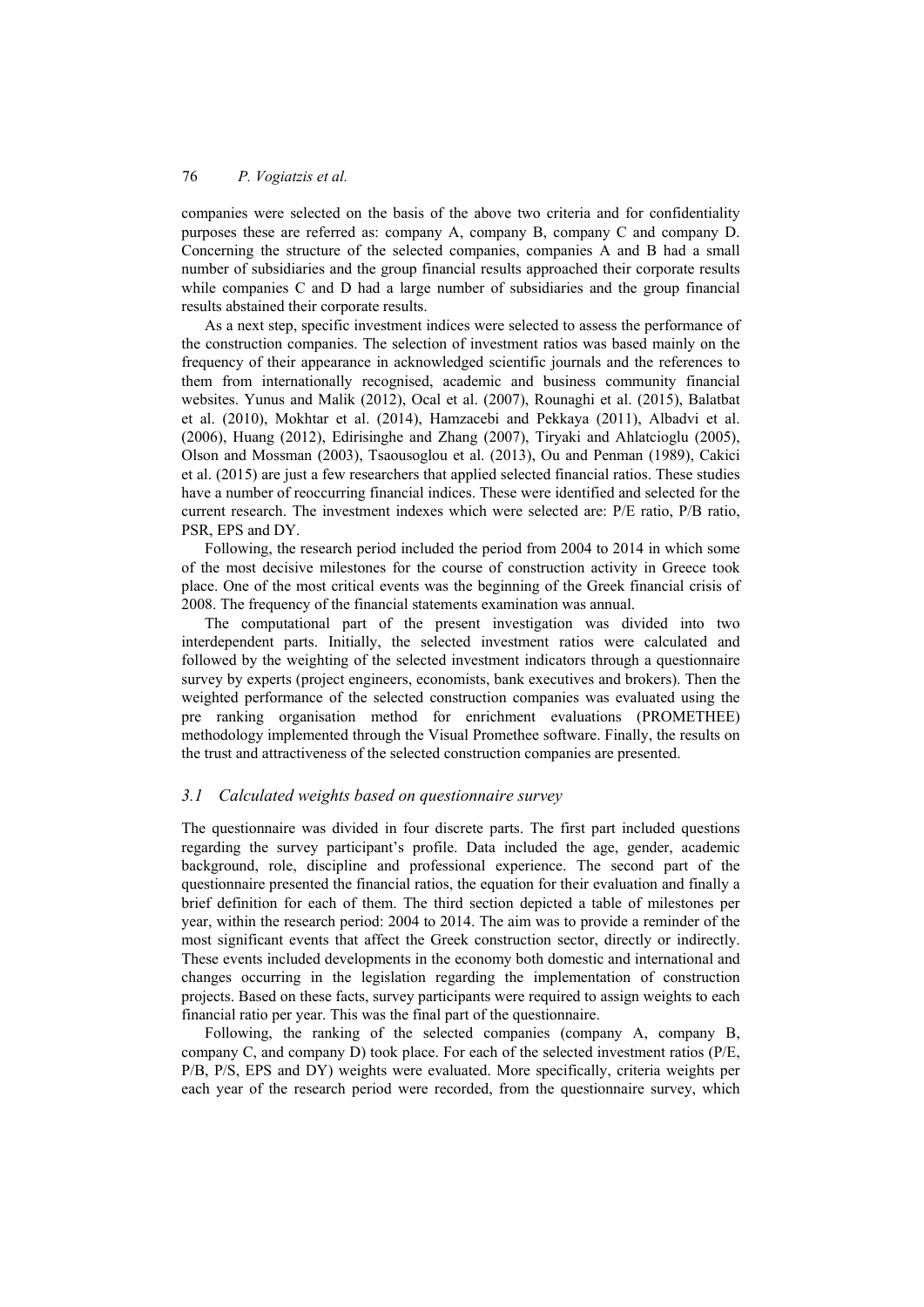took place in the summer of 2016. Survey participants included: bank executives, chartered accountants, stockbrokers and project managers. Then, for each year of the research period the average values of the ratios' weights were calculated according to the responses of the experts taking into account the events that took place in the year in question and the effect they caused on the investment index significance. Table 1 briefly summarises the main events that took place during the period 2004–2014, in Greece, and the resulting effects in the construction sector.

**Table 1** Important events per year of the study period (2004–2014)

| Year           | A brief description of milestone events                                                                                                                                                               |                                                                                                                                                                                                                                                                  |                |                |      |      |      |      |      |      |                |                |  |
|----------------|-------------------------------------------------------------------------------------------------------------------------------------------------------------------------------------------------------|------------------------------------------------------------------------------------------------------------------------------------------------------------------------------------------------------------------------------------------------------------------|----------------|----------------|------|------|------|------|------|------|----------------|----------------|--|
| 2004           |                                                                                                                                                                                                       | Olympic Games 'ATHENS 2004': Implementation and acceleration of the<br>completion of important infrastructure projects                                                                                                                                           |                |                |      |      |      |      |      |      |                |                |  |
| 2005           |                                                                                                                                                                                                       | Post-Olympics period: Signs of recession in the construction sector with a decrease<br>in infrastructure projects implementation but with increased private activity, which<br>is also associated with low mortgage rates.                                       |                |                |      |      |      |      |      |      |                |                |  |
| 2006           |                                                                                                                                                                                                       | Total PIP (Public Investments Program) payments, followed a sharp decrease of<br>21% between 2004 and 2005 (after the completion of Olympic projects), and kept<br>continuously decreasing as a percentage of GDP through the years 2005 to 2007.                |                |                |      |      |      |      |      |      |                |                |  |
| 2007           |                                                                                                                                                                                                       | International Financial Crisis: Over-supply of unsold houses. Reduction in total PIP<br>budgets and the level of procured infrastructure projects.                                                                                                               |                |                |      |      |      |      |      |      |                |                |  |
| 2008           |                                                                                                                                                                                                       | World Economic Recession: Launch of a global financial crisis that also affected the<br>Greek economy with visible signs on the construction industry. Absence of private<br>projects, stagnation of public infrastructure projects, rising raw material prices. |                |                |      |      |      |      |      |      |                |                |  |
| 2009           |                                                                                                                                                                                                       | Absence of private projects, stagnation of public infrastructure projects, rising raw<br>material prices.                                                                                                                                                        |                |                |      |      |      |      |      |      |                |                |  |
| 2010           |                                                                                                                                                                                                       | Implementation of Memorandum of Economic and Financial Policies I                                                                                                                                                                                                |                |                |      |      |      |      |      |      |                |                |  |
| 2011           | Reduced participation of the construction sector in the GDP (Gross Domestic<br>Product), liquidity problems of financial institutions (banks), apparent inability of<br>the state to repay its debts. |                                                                                                                                                                                                                                                                  |                |                |      |      |      |      |      |      |                |                |  |
| 2012           | Implementation of Memorandum of Economic and Financial Policies II                                                                                                                                    |                                                                                                                                                                                                                                                                  |                |                |      |      |      |      |      |      |                |                |  |
| 2013           | The contribution of the construction sector to GDP is limited to 1.6% while at the<br>same time there is a decrease of the construction activity compared to 2008 by 79%.                             |                                                                                                                                                                                                                                                                  |                |                |      |      |      |      |      |      |                |                |  |
| 2014           | Abolition of budget thresholds for the participation of contractors in public projects<br>independently of the project class they are registered in                                                   |                                                                                                                                                                                                                                                                  |                |                |      |      |      |      |      |      |                |                |  |
| Table 2        | Criteria gravity per year of the study period (2004–2014)                                                                                                                                             |                                                                                                                                                                                                                                                                  |                |                |      |      |      |      |      |      |                |                |  |
| Years/criteria |                                                                                                                                                                                                       | 2004                                                                                                                                                                                                                                                             | 2005           | 2006           | 2007 | 2008 | 2009 | 2010 | 2011 | 2012 | 2013           | 2014           |  |
| P/E            |                                                                                                                                                                                                       | 3.4                                                                                                                                                                                                                                                              | 3.7            | 3.3            | 3.4  | 3.6  | 3.7  | 3    | 2.7  | 3    | 2.9            | 2.9            |  |
| P/B            |                                                                                                                                                                                                       | 1.8                                                                                                                                                                                                                                                              | 2.1            | $\overline{2}$ | 2.4  | 3.9  | 4.1  | 4.1  | 4.1  | 4.1  | $\overline{4}$ | $\overline{4}$ |  |
| P/S            |                                                                                                                                                                                                       | 1.7                                                                                                                                                                                                                                                              | 1.7            | 1.8            | 2.2  | 2.9  | 3.1  | 3.1  | 3.1  | 3.2  | 3.3            | 3.3            |  |
| <b>EPS</b>     |                                                                                                                                                                                                       | 3.9                                                                                                                                                                                                                                                              | $\overline{4}$ | 4.1            | 3.9  | 2.9  | 3.3  | 3.2  | 3.4  | 3.5  | 3.2            | 3.3            |  |
| DY             |                                                                                                                                                                                                       | 4.1                                                                                                                                                                                                                                                              | 4.1            | $\overline{4}$ | 3.8  | 2.6  | 2.4  | 2.7  | 2.6  | 2.7  | 2.9            | 2.7            |  |

Participants in the questionnaire survey were asked to assign to the financial ratios a specific value, ranging from 1 to 5 for each year of the period under review (2004–2014) with the value 1 stating the least significant – representative parameter and 5 indicated the most important – representative parameter. Values 2, 3, 4 denote intermediate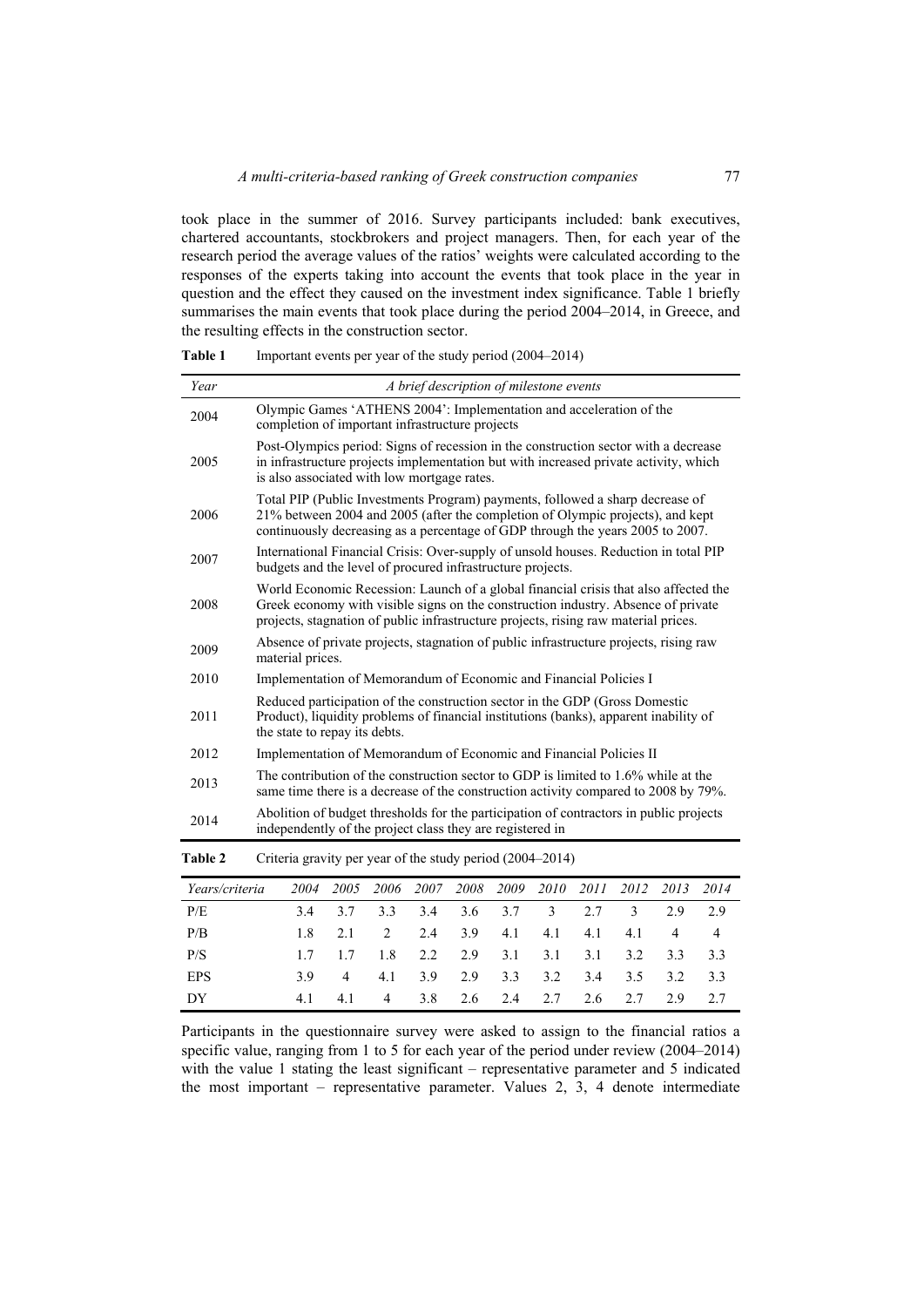significance. The sample of experts consisted of four bank executives, two chartered accountants, one stockbroker and three project managers, who were executives of the construction and financial sectors and they had extensive experience. Table 2 presents the survey results, while Figure 1 graphically depicts the ratios' significance development over the study period.





#### **Gravity of investment ratios (Average)**

#### *3.2 Results of the application of Visual Promethee*

Tzeng and Huang (2011) as cited in Antoniou et al. (2016) suggest that the decision-making procedure is simple when only one criterion is available. In this case, the chosen alternative is that which achieves the highest value of the single criterion. If multiple criteria must be taken into consideration when making a decision, things get more difficult. There is a need to compare the significance of each selection criterion.

The current research implements the Visual Promethee application. The acronym PROMETHEE stands for 'preference ranking organisation method for enriched evaluation' (Ishizaka and Nemery, 2013). This approach was proposed by Brans et al. (1986) and Brans and Vincke (1985) and further extended by Brans and Mareschal (1994), as a new outranking method for multi-attribute decision making (MADM). Initially dual outranking relations are set up for the representation of the decision maker's preferences with pair wise comparisons against each criterion (Antoniou et al., 2014).

PROMETHEE ranks the alternatives from best to worst based on the decision maker's preferences. According to Ishizaka and Nemery (2013), as cited in Antoniou et al. (2014), the approach follows three main steps, aiming at computing:

- preference degrees for every ordered pair of actions on each criterion
- uni-criterion flows
- x global flows.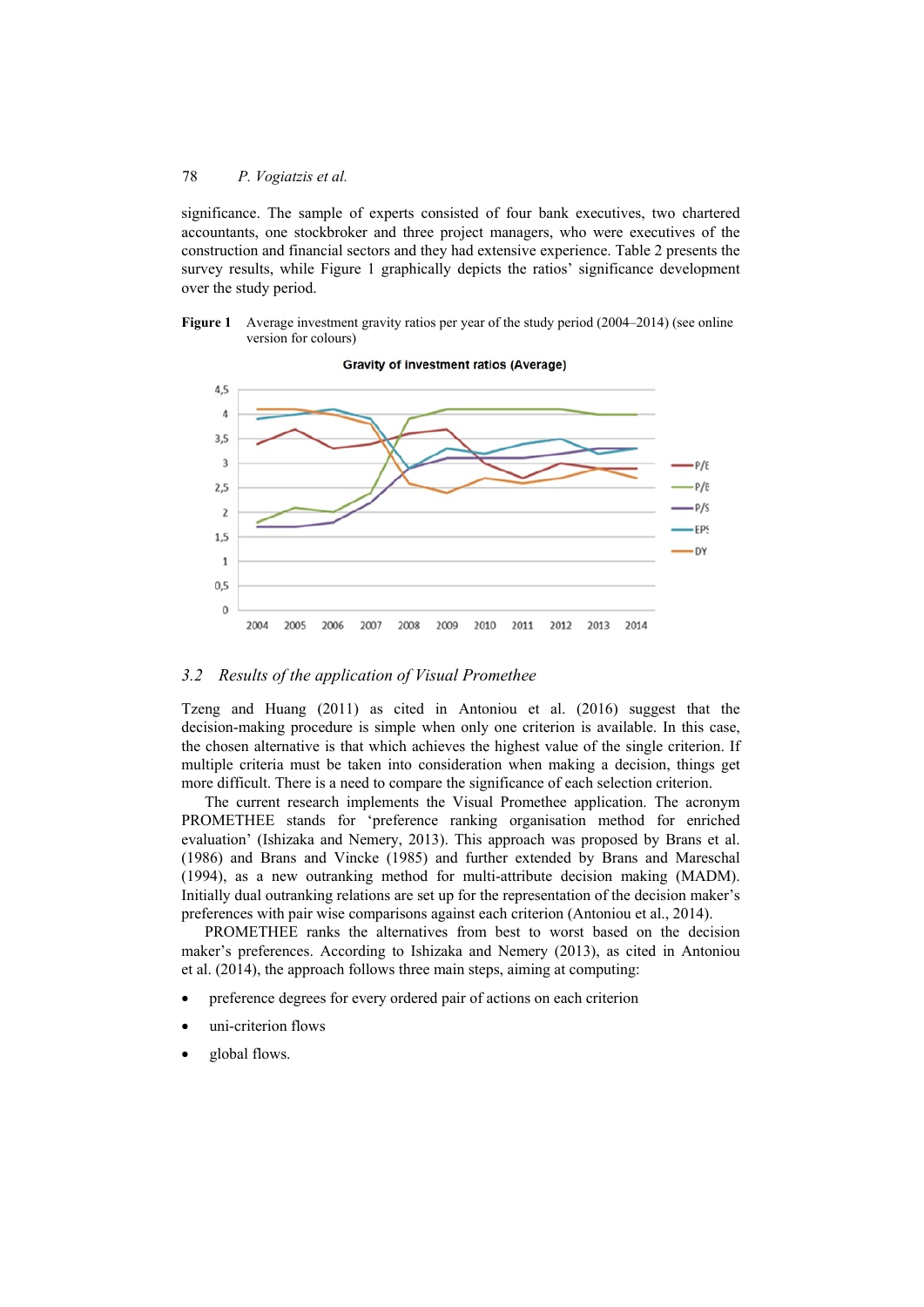Based on the global flows, a ranking of the actions will be obtained. Furthermore, a graphical representation of the decision problem is produced. Thus, the PROMETHEE methodology is based on the computation of preference degrees.

In this paper, PROMETHEE II was used. It is an outranking method of the European multi-criteria analysis school and is a complete ranking. All the actions are ranked from the best to the worst. Outranking family of methods is based on pairwise comparisons. The decision maker is assumed to naturally compare each of the actions with all of the rest on a one-to-one basis according to Brans and Mareschal (1994) as cited in Aretoulis et al. (2015) and Chatzipoulidis et al. (2017).

To understand PROMETHEE method, consider a decision problem with n alternatives and k criteria. For each criterion,  $f_i$ ( $j = 1, ..., k$ ), a preference function  $P_i$ ( $a, b$ ) shall be adopted to translate the deviation between two alternatives a and b into Preference degree, with a range between 0 and 1. This function describes the difference  $d = f_i(a) - f_i(b)$  between the evaluations of the alternatives on each criterion.

$$
P_j(a, b) = G_j \{ f_j(a) - f_j(b) \}
$$
 (1)

A different preference function corresponds to each criterion, regardless if it is qualitative or quantitative. Brans et al. (1986) suggest the following six possible functions. U-shape, V-shape, linear and Gaussian for quantitative criteria and usual and level for qualitative criteria. For qualitative criteria with not large rating scale, such as the five-scale rating, usual function appears as a decent choice, although for larger-scales the most suitable function is level. For some of the rest functions, it is necessary to choose thresholds of indifference (Q) or preference (P) (Brans and Mareschal, 2005; Podvezko and Podviezko, 2010; Macharis et al., 2015).

After choosing the most suitable function, criteria weights  $w_i$  are used to calculate the multi-criteria preference index  $\pi(a, b)$  taking into consideration all the criteria.

$$
\pi(a,b) = \sum_{j=1}^{k} w_j P_j(a,b)
$$
 (2)

That index is used to calculate the positive preference flow (Phi<sup>+</sup>,  $\varphi^{\dagger}(\alpha)$ ) and the negative preference flow (Phi<sup>-</sup>,  $\varphi$ <sup>-</sup>( $\alpha$ )).

$$
\varphi^+(a) = \frac{1}{n-1} \sum_b \pi(a, b) \tag{3}
$$

$$
\varphi^{-}(a) = \frac{1}{n-1} \sum_{b} \pi(a, b)
$$
\n(4)

The difference between the preference flows is the net preference flow, (Phi, *φ*). Higher value of net preference flow represents higher appeal of the alternative solution.

Initially weights were assigned to the selected investment ratios and then followed their introduction to the Visual PROMETHEE program together with their values, so that the most promising companies for investment, for the study year would be identified. The PROMETHEE (method for enrichment evaluations) methodology was developed in the mid-1980s by Brans and Vincke and belongs to the category of outranking relations methods. In these, the classification of alternative scenarios is feasible through the pairing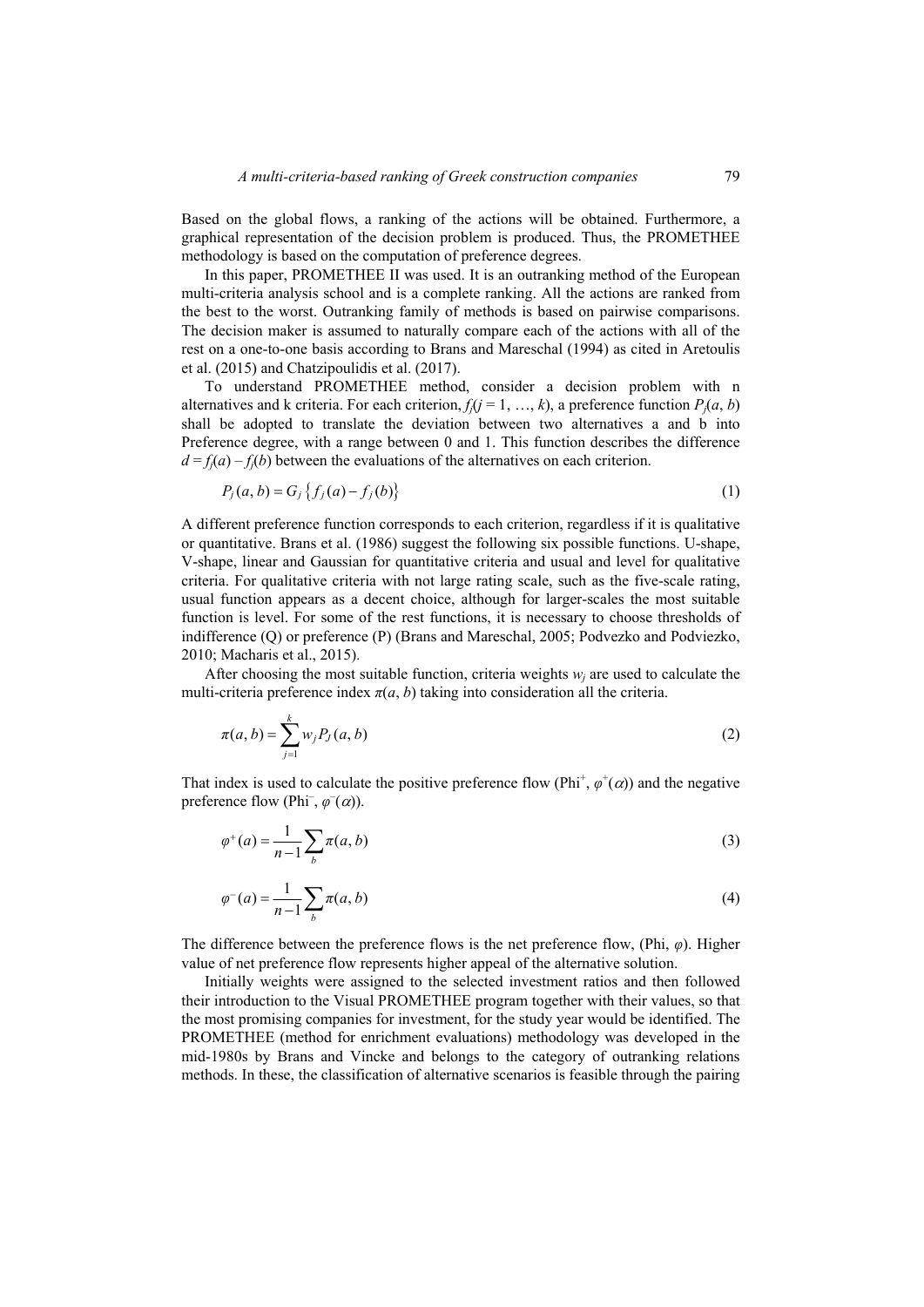of performance of the alternative scenarios to the criteria of the analysis. A company that is more attractive to investors for a certain period of time is considered to have the smallest values for the P/E, P/B, P/S ratios. Also high prices of the EPS and DY indexes indicate the increased profitability and high return on equity of the company on the basis of the dividends paid by it. More attractive to the prospective investors are the companies with lower values for P/E, P/B, P/S and greater ones for EPS and DY.

**Table 3** Ranking of construction companies for the year 2004

| Ranking | Construction company | Preference flow |
|---------|----------------------|-----------------|
|         | Company 1            | 0.4273          |
|         | Company 3            | 0.2304          |
|         | Company 2            | $-0.0470$       |
|         | Company 4            | $-0.6107$       |

The highest ranking as an investment opportunity for 2004, taking into account the values of the investment indexes in combination with the weightings attributed to each index, was company A, as shown in Table 3. In particular, the company had the best performance against all its competitors in terms of the P/S and EPS ratios. This indicates a proximity of values among the company's stock price and its real book value as well as increased profitability.

The lower ranking, more overestimated, construction company for the year 2004, taking into account the values of the investment indexes in combination with the weight attributed to each index, was company D. In particular, the company had the lowest performance against all its competitors in terms of the P/S, EPS and DY ratios. This is translated into a greater divergence between its stock price and its actual book value, reduced profitability and reduced return on equity, based on the dividends paid by it.

| Ranking | Construction company | Preference flow |
|---------|----------------------|-----------------|
|         | Company 3            | 0.2778          |
|         | Company 4            | 0.2393          |
|         | Company 1            | 0.1624          |
|         | Company 2            | $-0.6795$       |

Table 4 Ranking of construction companies for the year 2005

The most attractive to investors, construction company for the year 2005 was company C, as shown in Table 4. In particular, the company had the best performance against all its competitors with regard to the P/B ratio. This translates into a closer approach between its stock price and its real-value book value.

The less attractive, more overrated, construction company for 2005 was company B. In particular, the company had the lowest performance against all its competitors with regard to the P/E, P/B and EPS ratios. This translates into a greater divergence between its stock price and its real-value book value and reduced profitability.

During the year 2005 the total flows of all companies are relatively close to each other. There is no single company outperforming all the others considering the whole set of financial ratios. This is the reason why the companies' flows are close.

The most attractive to investors construction company for the year 2006 was company D, as shown in Table 5. More specifically, the company had the best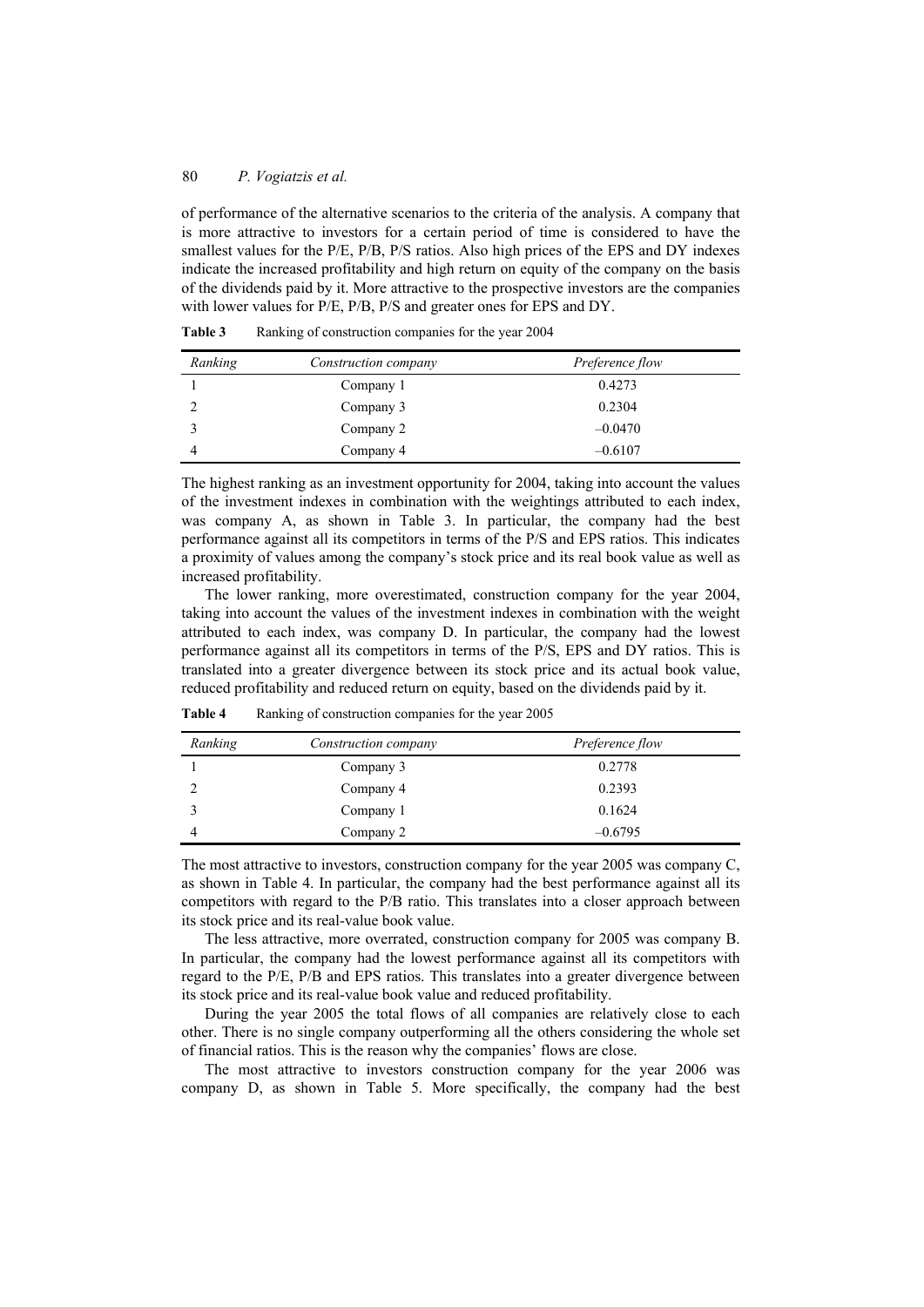performances from all its competitors with regard to the P/E and EPS ratios. This translates into a closer approach between its stock price and its actual book value and at the same time increased profitability.

| Ranking | Construction company | <i>Preference flow</i> |
|---------|----------------------|------------------------|
|         | Company 4            | 0.3311                 |
|         | Company 3            | 0.1908                 |
|         | Company 1            | 0.1031                 |
|         | Company 2            | $-0.6250$              |

Table 5 Ranking of construction companies for the year 2006

The less attractive, more overrated, construction company for 2006 was company B. In particular, the company had the lowest performance against all its competitors in terms of P/B, EPS and DY. This translates into a greater divergence between its stock price and its actual book value, reduced profitability and reduced profitability of its own capital, based on the dividends paid by it.

Table 6 Ranking of construction companies for the year 2007

| Ranking | Construction company | <i>Preference flow</i> |
|---------|----------------------|------------------------|
|         | Company 3            | 0.5584                 |
|         | Company 1            | 0.4225                 |
|         | Company 4            | $-0.1677$              |
|         | Company 2            | $-0.8132$              |

The most attractive to investors, construction company for the year 2007 was company C, as shown in Table 6. In particular, the company had the best performances from all its competitors in terms of the P/E, P/B and EPS ratios. This translates into a closer approach between its stock price and its actual book value and increased profitability.

The less attractive, more overestimated, construction company for the year 2007 was company B. In particular, the company had the lowest performance against all its competitors in terms of P/E, P/B, EPS and DY. This translates into a greater divergence between its stock price and its actual book value, reduced profitability and reduced profitability of its own capital, based on the dividends paid by it.

**Table 7** Ranking of construction companies for the year 2008

| Ranking | Construction company | Preference flow |
|---------|----------------------|-----------------|
|         | Company 1            | 0.7694          |
|         | Company 3            | 0.3208          |
|         | Company 2            | $-0.4969$       |
|         | Company 4            | $-0.5933$       |

The most attractive to investors, construction company for the year 2008 was company A, as shown in Table 7. In particular, the company had the best performances from all its competitors in terms of the P/E, P/B and P/S ratios. This translates into a closer approach between its stock price and its real-value book value.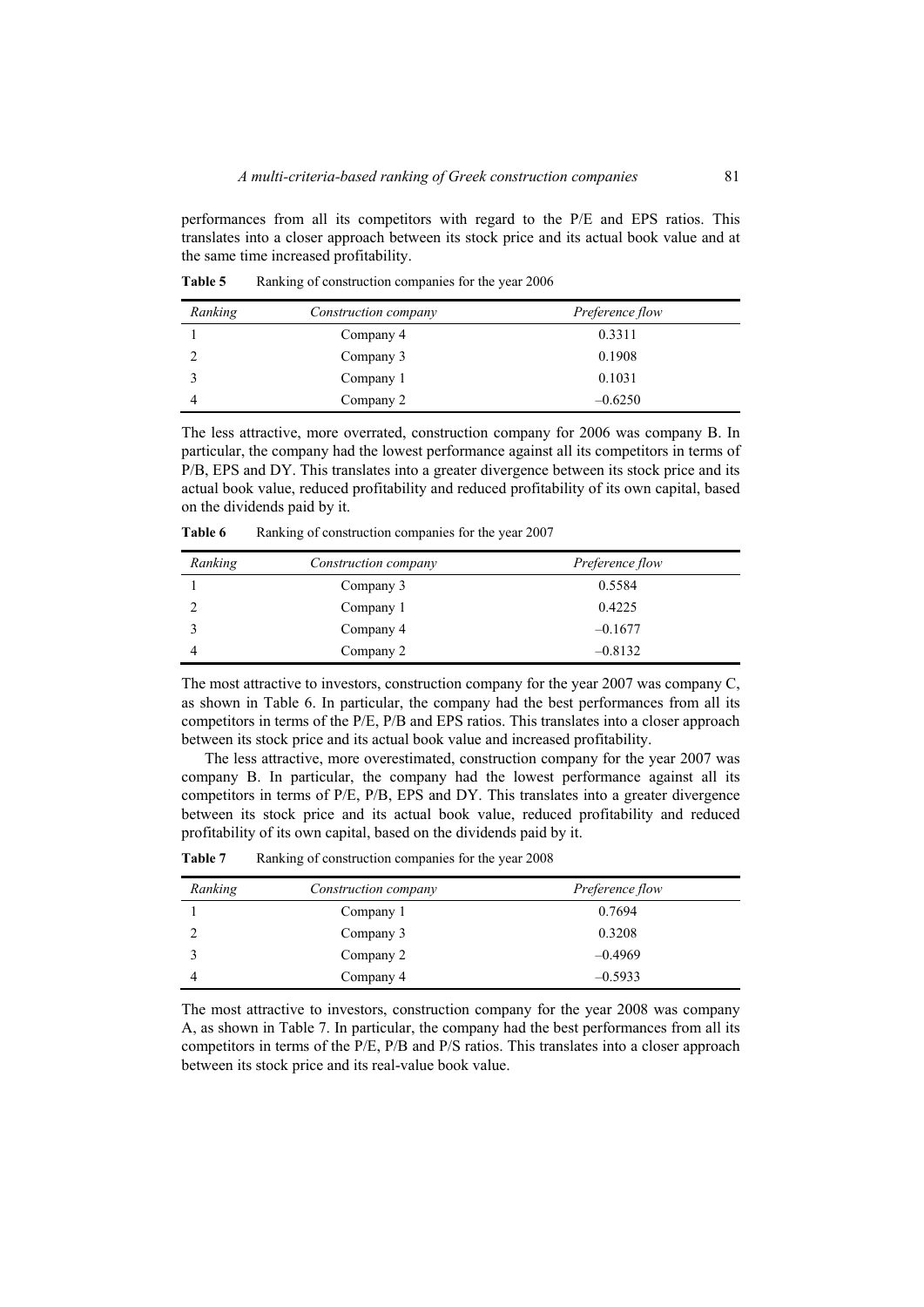The less attractive, more overestimated construction company for the year 2008 was company D. In particular, the company had the lowest performance of all its competitors with respect to the P/E and DY ratios. This translates into a greater divergence between its stock price and its actual book value and reduced profitability of its own capital, based on the dividends paid by it.

Table 8 Ranking of construction companies for the year 2009

| Ranking | Construction company | <i>Preference flow</i> |
|---------|----------------------|------------------------|
|         | Company 1            | 0.3414                 |
|         | Company 4            | 0.2289                 |
|         | Company 3            | 0.1807                 |
|         | Company 2            | $-0.7510$              |

The most attractive to investors' construction company for 2009 was company A, as shown in Table 8. In particular, the company had the best performances from all its competitors in terms of the P/B and P/S ratios. This translates into a closer approach between its stock price and its real-value book value.

The less attractive, more overestimated, construction company for 2009 was company B. In particular, the company had the lowest performance against all its competitors in terms of P/E, P/B, EPS and DY. This translates into a greater divergence between its stock price and its actual book value, reduced profitability in general and reduced profitability of its own capital, based on the dividends paid by it.

**Table 9** Ranking of construction companies for the year 2010

| Ranking | Construction company | <i>Preference flow</i> |
|---------|----------------------|------------------------|
|         | Company 1            | 0.5031                 |
|         | Company 2            | 0.4950                 |
|         | Company 3            | $-0.4950$              |
|         | Company 4            | $-0.5031$              |

The most attractive to investors construction company for the year 2010 was company A, as shown in Table 9. In particular, the company had the best performance against all its competitors in terms of the P/B ratio. This translates into a closer approach between its stock price and its real-value book value.

The less attractive, more overrated construction company for the year 2010 was company D. In particular, the company had the lowest performance of all its competitors in terms of the P/B ratio. This translates into a greater divergence between its stock price and its actual book value.

Company B and C have completely opposite flows and the same is true for companies A and D. A quick look at the performance of the financial ratios associated with companies B and C reveals that company B is performing better in all indices except DY. In the case of enterprises A and D, the former, company A outperforms D in all ratios.

The most attractive to investors' construction company for 2011 was company A, as shown in Table 10. In particular, the company had the best performance from all its competitors in terms of P/B, P/S and DY. This translates into a closer approach between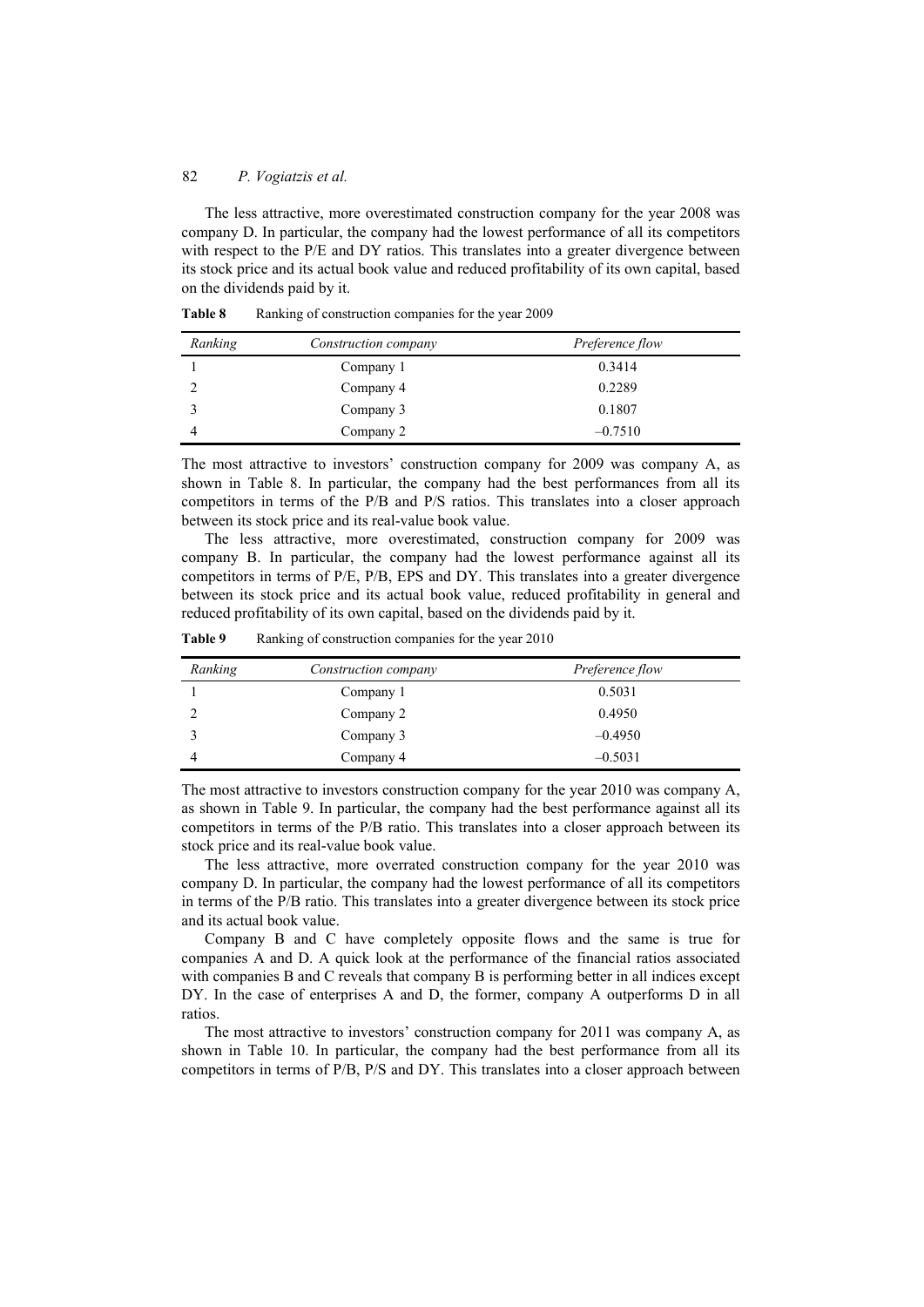its stock market price and its real-value book value and increased return on equity, based on the dividends paid by it.

| Ranking | Construction company | Preference flow |
|---------|----------------------|-----------------|
|         | Company 1            | 0.6876          |
|         | Company 2            | 0.2013          |
|         | Company 3            | $-0.2977$       |
|         | Company 4            | $-0.5912$       |

Table 10 Ranking of construction companies for the year 2011

The less attractive, more overvalued, construction company for the year 2011 was company D. In particular, the company had the lowest performance against all its competitors in terms of the P/B and EPS ratios. This translates into a greater divergence between its stock price and its real-value book value and reduced profitability.

Table 11 Ranking of construction companies for the year 2012

| Ranking | Construction company | Preference flow |
|---------|----------------------|-----------------|
|         | Company 1            | 0.1313          |
|         | Company 2            | 0.1212          |
|         | Company 3            | $-0.0424$       |
|         | Company 4            | $-0.2101$       |

The most attractive to investors construction company for the year 2012 was company A, as shown in Table 11. In particular, the company has steady over time investment index values, avoiding extreme negative prices and moving closer to their positive values.

The less attractive, more overestimated, construction company for the year 2012 was company D. In particular, the company had the lowest performance against all its competitors in terms of the P/E, P/B and DY ratios. This translates into a greater divergence between its stock price and its actual book value and reduced profitability of its own capital, based on the dividends paid by it.

Table 12 Ranking of construction companies for the year 2013

| Ranking | Construction company | <i>Preference flow</i> |
|---------|----------------------|------------------------|
|         | Company 1            | 0.1431                 |
|         | Company 2            | 0.1329                 |
|         | Company 3            | 0.0900                 |
|         | Company 4            | $-0.3661$              |

The most attractive to investors construction company for the year 2013 was company A, as shown in Table 12. In particular, the company has steady over time investment index values, avoiding extreme negative prices and moving closer to their positive values.

The less attractive, more overestimated, construction company for the year 2013 was company D. In particular, the company had the lowest performance against all its competitors in terms of the P/B and DY ratios. This translates into a greater divergence between its stock price and its actual book value and reduced profitability of its own capital, based on the dividends paid by it.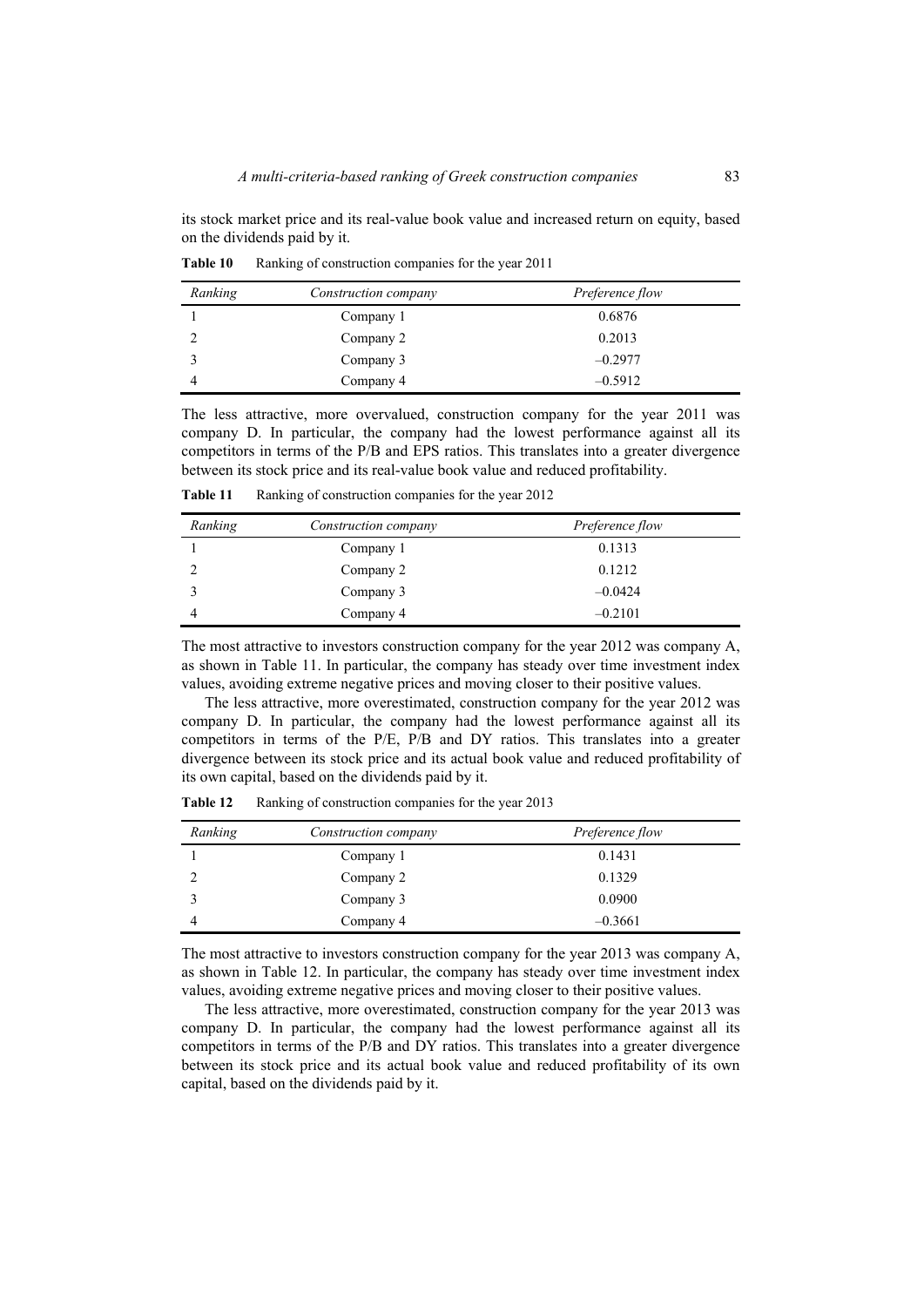| Ranking | Construction company | <i>Preference flow</i> |
|---------|----------------------|------------------------|
|         | Company 1            | 0.4691                 |
|         | Company 2            | 0.3477                 |
|         | Company 3            | $-0.3230$              |
|         | Company 4            | $-0.4938$              |

Table 13 Ranking of construction companies for the year 2014

The most attractive to investors construction company for the year 2014 was company A, as shown in Table 13. In particular, the company had the best performance from all its competitors in terms of the P/B and EPS ratios. This translates into a closer approach between its stock price and its actual book value and increased profitability.

The less attractive, more overestimated, construction company for the year 2014 was company D. In particular, the company had the lowest performance against all its competitors in terms of the P/B and DY ratios. This translates into a greater divergence between its stock price and its actual book value and reduced profitability of its own capital, based on the dividends paid by it.

## **4 Discussion of the results**

As shown in Table 14, company A is the more appealing investment in the general recessionary climate experienced by the Greek economy during the period 2004–2014. More specifically, during the pre-crisis period (2004–2007), the most attractive company for investors was company C with minor variations of company A and company D. At the same time, company B was the less attractive company with the only exception in 2004, when company D was less profitable for investors. In the period since 2008, company A has become a global player in terms of investment attractiveness and profitability. Less attractive is company D during the same period.

| Year | The most attractive construction company | The less attractive construction company |
|------|------------------------------------------|------------------------------------------|
| 2004 | Company A                                | Company D                                |
| 2005 | Company C                                | Company B                                |
| 2006 | Company D                                | Company B                                |
| 2007 | Company C                                | Company B                                |
| 2008 | Company A                                | Company D                                |
| 2009 | Company A                                | Company B                                |
| 2010 | Company A                                | Company D                                |
| 2011 | Company A                                | Company D                                |
| 2012 | Company A                                | Company D                                |
| 2013 | Company A                                | Company D                                |
| 2014 | Company A                                | Company D                                |

**Table 14** Ranking of the selected construction companies per year: study period (2004–2014)

As a general remark it should be stated that, the pre-crisis period (2004–2007) was characterised by the attractiveness of companies whose group financial results abstain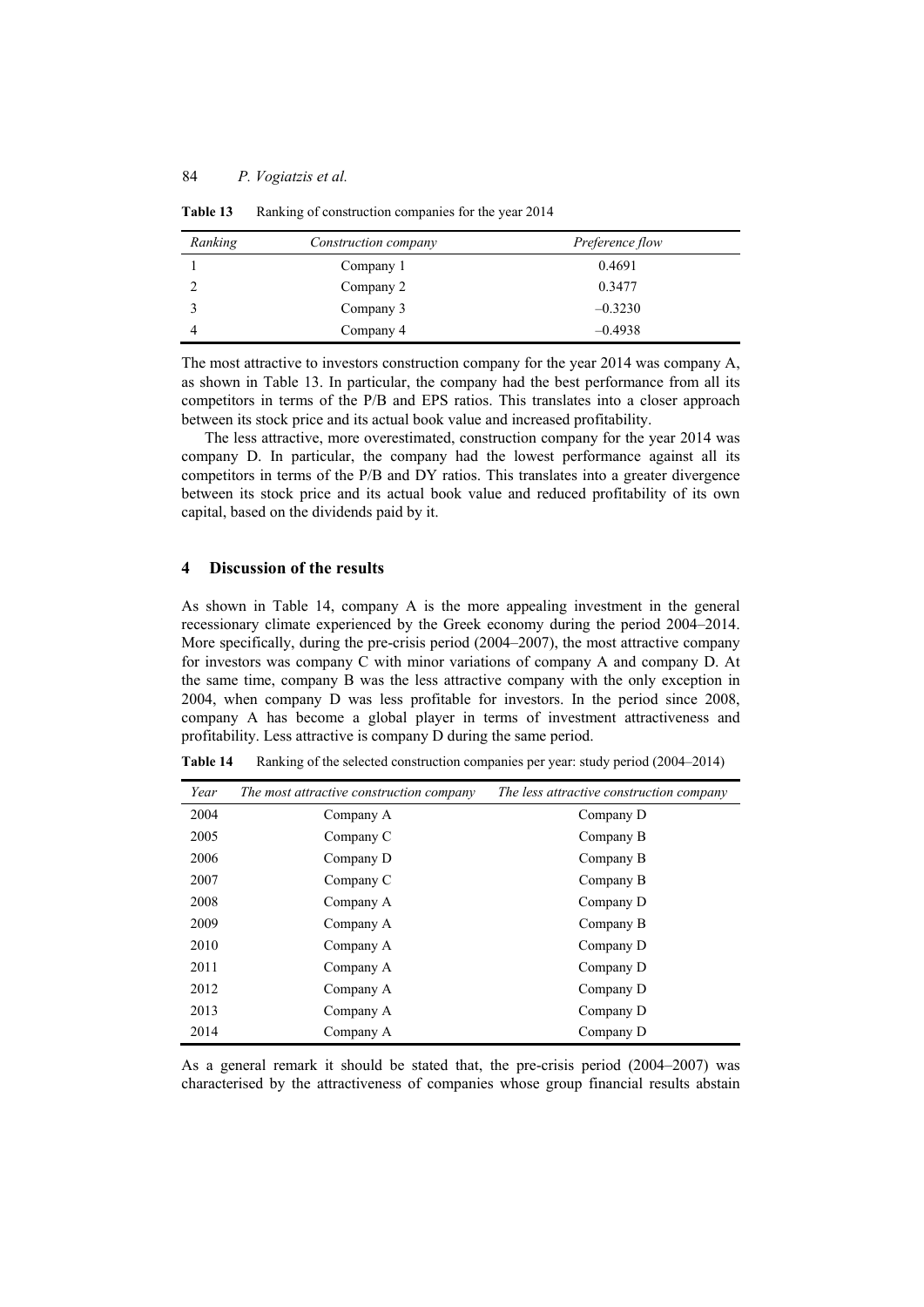their corporate results, such companies are company C and company D. This may be due to the fact that the risk taken by the large groups with big number of subsidiaries and their wide range of activities has a positive effect at the end of the financial year. In contrast to the period of extended recession 2008–2014, companies whose group financial results approach their corporate results are the most successful and attractive investment and the more representative case is company A, which is higher in the ranking. It is worth noting that in 2010 Company B's attractiveness is the same as that of company A. The increased attractiveness of the companies which have a small number of subsidiaries compared to the larger groups during this period is due to the fact that in times of great economic downturn the widespread assumption of risk has negative effects at the end of each financial year. Concluding, company A in eight out of 11 times is considered as the most attractive company. On the other hand, company D in seven out of 11 years is ranked as the least attractive company. It is also worth mentioning that company B has never been nominated as the best one and company C has never been ranked as the worst one. All these facts were largely based on the values of the financial ratios and the corresponding weights for each year.

#### **5 Conclusions**

The conclusions that can be drawn after analysis of the investment attractiveness of the construction companies in question, after calculating and weighing the investment indexes and then comparing their performance as they emerged from the multi-criteria analysis of the Visual Promethee application include a number of very interesting observations.

Firstly, the pre-2004–2007 period is characterised by the attractiveness of companies whose group results of their financial statements abstain their corporate results (company C and company D) with the sole exception of company A performance which was more attractive to shareholders than its competitors in 2004. In contrast to the period of extended recession 2008–2014, companies whose consolidated (group) results are closer to their corporate and more specifically company A, appear to be more attractive to investors. The increased investment appeal of the most concentrated companies compared to the larger groups is due to the fact that in times of great economic downturn the widespread assumption of risk has negative effects at the end of the financial years.

Secondly, over the years, the company A has been more appealing through the general recessionary climate experienced in the Greek economy during the period 2004–2014, and less attractive to company D. This can be interpreted as follows: The companies with the most focused and concentrated business activities and with the smallest business exposures (companies whose consolidated results are closer to their corporate) are more attractive for investors, compared to companies whose scope is extensive (whose consolidated results deviate from their corporate), especially when the economy is going through a prolonged period of recession.

Thirdly, the attractiveness-profitability of an investment in a company often conflicts with the confidence that arises about its future results and which is expressed through the fluctuation in its share price. This is mainly due to the fact that when calculating the ratios and therefore the attractiveness of an economic unit, the results of the company are taken into account in the past and not in the future. So a company may have been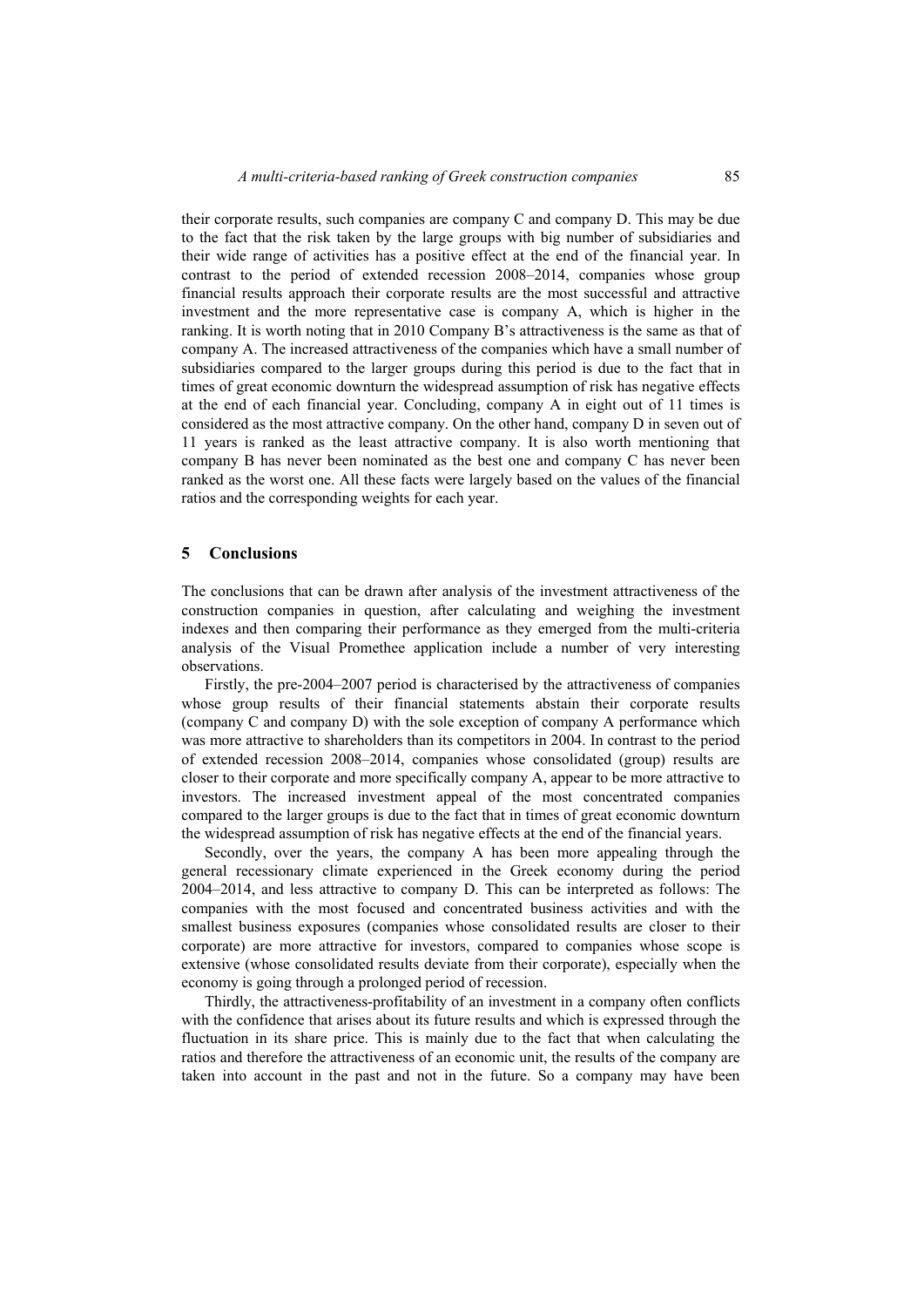profitable the previous year, but that does not mean necessarily it will be profitable the next. This uncertainty also generates the fluctuation in stock prices due to the change in investment confidence about the future results of the entity.

Finally, it is very interesting to note that the year 2008 that indicates the initiation of the financial crisis in Greece, produces a lot of changes in the experts opinions regarding the importance of each investment ratio. A brief look at Figure 1, clearly presents a dramatic change in the significance of the ratios, and more specifically an opposite shift among them. P/E and P/S ratios greatly increase their weights after the initiation of the financial crisis whereas all the other lose significance after the beginning of the financial crisis. The complete opposite is true for the years before 2008, before the initiation of financial crisis in Greece.

#### **6 Limitations and suggestions for future research**

A number of suggestions for future research derives from the limitations taken into account in this paper and can be summarised as follows.

#### *6.1 Correlation of the P/E ratio to the corporate growth rate*

The lower the P/E of a share does not mean necessarily that it is more attractive to investors than another with a higher P/E as the growth rate (annual sales and profits growth rate) of the P/E is well above that of the first one to be much more profitable. So a more accurate way to compare stocks against their earnings is to divide their P/E value with their average annual growth rate.

#### *6.2 Use of multiple investment indexes*

The use of more investment ratios such as price/earnings to growth (PEG), the Debt to Equity ratio, the price to cash flow ratio, the dividend per share (DPS) and other significant investment ratios should be examined for their contribution to more secure and realistic conclusions regarding the ranking of the companies under examination.

#### *6.3 Larger sample of survey respondents*

The use of a larger sample of experts (project managers, accountants, bankers, construction managers, financial analysts) in the questionnaire survey will increase the reliability of the gravity assigned to the investment ratios and lead to safer and more realistic conclusions about investment opportunities of the companies concerned.

#### *6.4 Greater number of construction companies*

The use of a greater number of construction companies will increase the reliability of research into the course of the construction industry in general.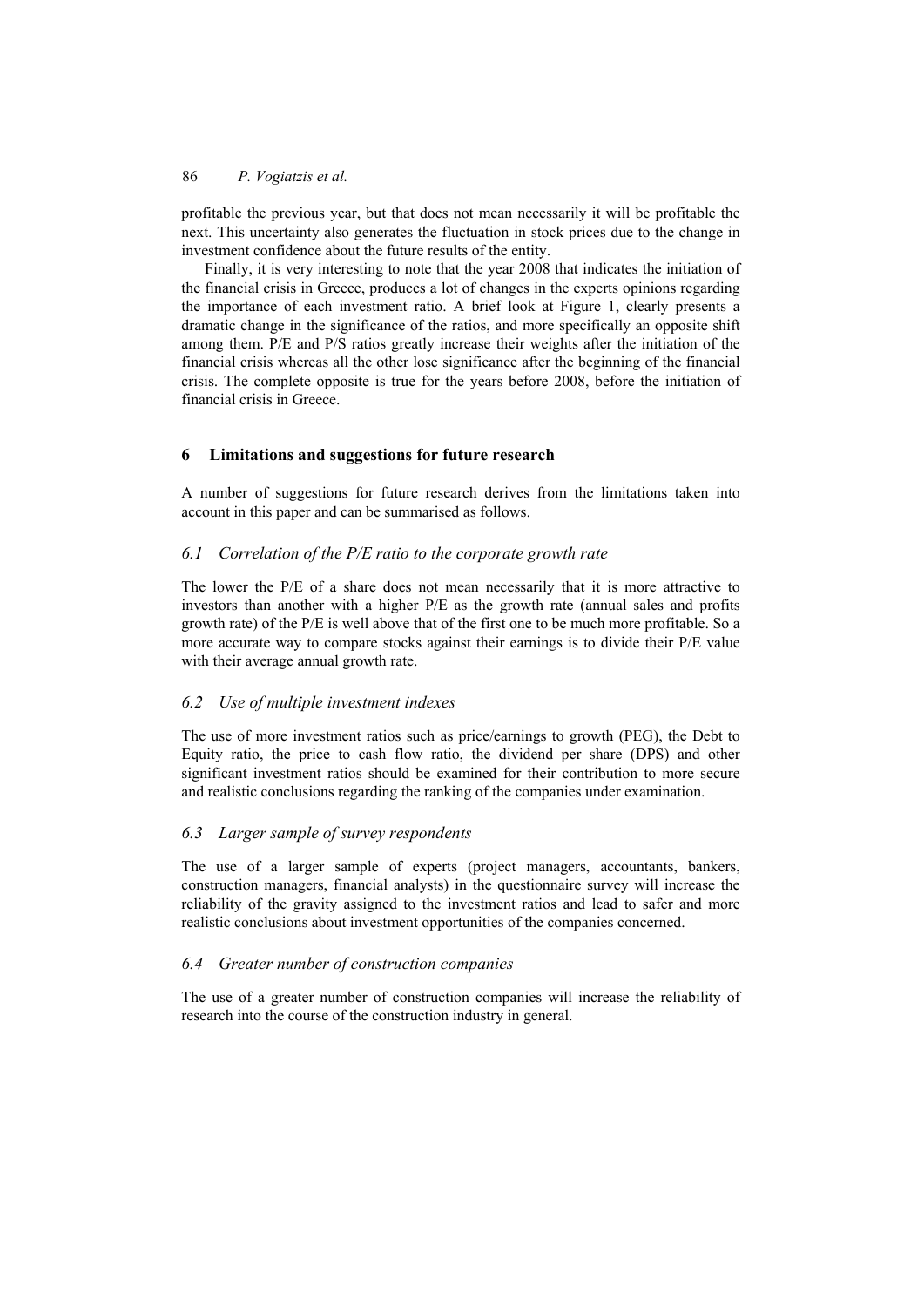#### *6.5 Use corporate and consolidated (bundled) results*

Calculating the ratios using the consolidated results for each fiscal year (in addition to corporate) will lead to a more secure conclusion on the investment attractiveness.

#### *6.6 Extension of study period*

Examining a longer study period that will now include recessionary intervals and growth spans in the construction industry will increase research completeness in its overall course. Also, the addition to the research of a later period than 2014, which was characterised by decisive factors for the progress of the construction sector and the shaping of the investment climate, such as: further political and economic instability (rotation of governments), referendum, implementation of capital controls and application of the 3rd Memorandum (contractual agreement among Greece and the European Union describing the adoption and incorporation of required financial measures) may lead to a more complete picture of the investment attractiveness of companies and the course of the construction industry in general.

Finally, as part of the future research, it is intended to compare the findings of the current research, with similar studies in the same and different sectors.

#### **References**

- Abidali, A.F. and Harris, F. (1995) 'A methodology for predicting company failure in the construction industry', *Journal of Construction Management and Economics*, Vol. 13, No. 3, pp.189–196.
- Albadvi, A., Chaharsooghi, S.K. and Esfahanipour, A. (2006) 'Decision making in stock trading: an application of PROMETHEE', *European Journal of Operational Research*, Vol. 177, No. 2, pp.673–683.
- Antoniou, F., Aretoulis, G.N., Konstantinidis, D. and Papathanasiou, J. (2014) 'Choosing the most appropriate contract type for compensating major highway project contractors', *Journal of Computational Optimization in Economics and Finance*, Vol. 6, No. 2, pp.77–95.
- Antoniou, F., Konstantinidis, D. and Aretoulis, G.N. (2016) 'Application of the multi attribute utility theory for the choice of project procurement system for highway projects', *International Journal of Management and Decision Making*, Vol. 15, No. 2, pp.83–112.
- Apostola, T., Aretoulis, G.N., Papaioannou, P. and Kalfakakou, G.P. (2013) 'Performance analysis of construction enterprises using financial ratios' groupings: an application in the British construction industry', in *CITC-VII: Proceedings of the Seventh International Conference on Construction in the 21st Century*, *Challenges in Innovation*, *Integration and Collaboration in Construction and Engineering*, Bangkok, Thailand.
- Aretoulis, G.N., Triantafyllidis, C.H., Papathanasiou, J.B. and Anagnostopoulos, I.K. (2015) 'Selection of the most competent project designer based on multi-criteria and cluster analysis', *International Journal of Data Analysis Techniques and Strategies*, Vol. 7, No. 2, pp.172–186.
- Balatbat, M.C.A., Lin, C.Y. and Carmichael, D.G. (2010) 'Comparative performance of publicly listed construction companies: Australian evidence', *Journal of Construction Management and Economics*, Vol. 28, No. 9, pp.919–932.
- Bozsik, J. and Kozma, M. (2011) 'Neural network based support vector machine in financial default forecast', Paper presented at the *9th International Symposium on Intelligent Systems and Informatics*, Subotica, Serbia, September.
- Brans, J. and Vincke, P. (1985) 'A preference ranking organization method: the Promethee method for multiple criteria decision making', *Management Science*, Vol. 31, No. 6, pp.647–656.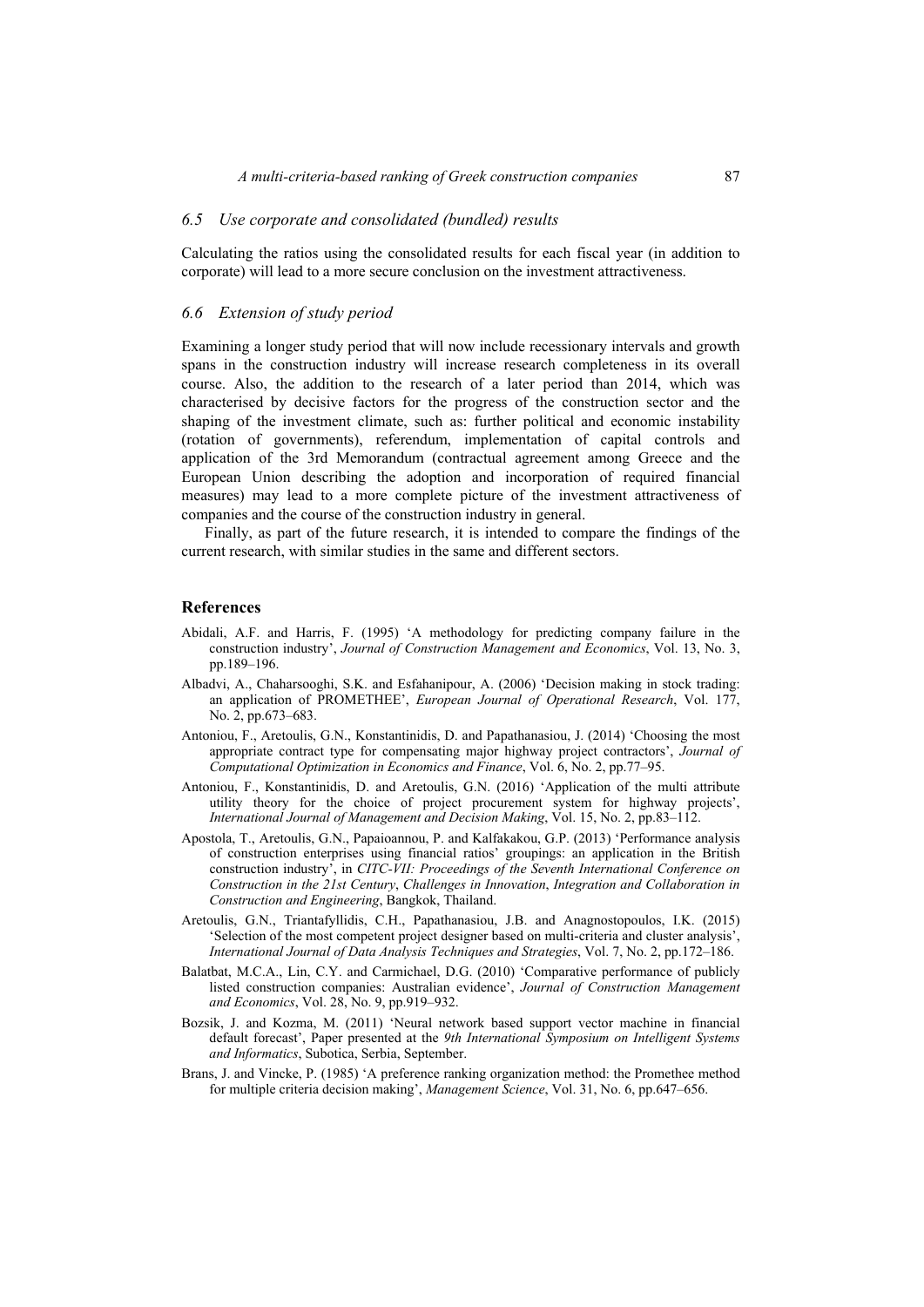- Brans, J., Mareschal, B. and Vincke, P. (1986) 'How to select and how to rank projects: the Promethee method', *European Journal of Operational Research*, Vol. 24, No. 2, pp.228–338.
- Brans, J.P. and Mareschal, B. (1994) 'The PROMCALC and GAIA decision support system for MCDA', *Decision Support Systems*, Vol. 12, Nos. 4–5, pp.297–310.
- Brans, J.P. and Mareschal, B. (2005) 'Promethee methods in multiple criteria decision analysis: state of the art surveys', in Figueira, J., Greco, S. and Ehrgott, M. (Eds.): *International Series in Operations Research & Management Science*, pp.16–186, Springer, New York, NY.
- Brezigar-Masten, Α. and Masten, Ι. (2012) 'CART-based selection of bankruptcy predictors for the logit model', *Expert Systems with Applications Journal*, Vol. 39, No. 11, pp.10153–10159, Elsevier.
- Cakici, N., Chan, K. and Topyan, K. (2015) 'Cross sectional stock return predictability in China', *European Journal of Finance*, pp.1–25.
- Chan, J.K.W., Tam, C.M. and Cheung, R. (2005) 'Monitoring financial health of contractors at the aftermath of the Asian economic turmoil: a case study in Hong Kong', *Construction Management and Economics*, Vol. 23, No. 5, pp.451–458.
- Chatzipoulidis, G., Aretoulis, G. and Kalfakakou, G. (2017) 'A multicriteria ranking of Thessaloniki's public hospitals based on their infrastructure adequacy', in Karakitsiou, A., Migdalas, A., Rassia, S. and Pardalos, P. (Eds.): *City Networks*, *Optimization and Its Applications*, Vol. 128, pp.177–196, Springer, Cham, Switzerland.
- Chen, H.L. (2010) 'Using financial and macroeconomic indicators to forecast sales of large development and construction firm', *The Journal of Real Estate Finance and Economics*, Vol. 40, No. 8, pp.310–331.
- Chen, H-L., Bo Yang, B., Wang, G., Liu J., Xu, X., Wang, S-J. and Liu, D-Y. (2011) 'A novel bankruptcy prediction model based on an adaptive fuzzy k-nearest neighbor method', *Knowledge-Based Systems*, Vol. 24, pp.1348–1359, Elsevier.
- Chen, M-Y. (2011a) 'A hybrid ANFIS model for business failure prediction utilizing particle swarm optimization and subtractive clustering', *Information Sciences*, Vol. 220, pp.180–195, Elsevier.
- Chen, M-Y. (2011b) 'Bankruptcy prediction in firms with statistical and intelligent techniques and a comparison of evolutionary computation approaches', *Computers and Mathematics with Applications*, Vol. 62, No. 12, pp.4514–4524.
- Chen, J.H. (2012a) 'Developing SFNN models to predict financial distress of construction companies', *Journal of Expert Systems with Applications*, Vol. 39, No. 1, pp.823–827.
- Chen, J.H. (2012b) 'A hybrid knowledge-sharing model for corporate foreign investment in China's construction market', *Journal of Expert Systems with Applications*, Vol. 39, No. 9, pp.7585–7590.
- Edirisinghe, N.C.P. and Zhang, X. (2007) 'Generalized DEA model of fundamental analysis and its application to portfolio optimization', *Journal of Banking and Finance*, Vol. 21, No. 11, pp.3311–3335.
- Hamzacebi, C. and Pekkaya, M. (2011) 'Determining of stock investments with grey relational analysis', *Expert Systems with Applications*, Vol. 38, No. 8, pp.9186–9195.
- Horta, I.M., Camanho, A.S. and Moreirada, C.J. (2012) 'Performance assessment of construction companies: a study of factors promoting financial soundness and innovation in the industry', *International Journal of Production Economics*, Vol. 137, No. 12, pp.84–93.
- Huang, C-F. (2012) 'A hybrid stock selection model using genetic algorithms and support vector regression', *Applied soft Computing Journal*, Vol. 12, No. 2, pp.807–818.
- Ishizaka, A. and Nemery, P. (2013) *Multi-Criteria Decision Analysis Methods and Software*, John Wiley & Sons, Ltd, UK.
- Kehinde, J.O. and Mosaku, T.O. (2006) 'An empirical study of assets structure of building construction contractors in Nigeria', *Journal of Engineering, Construction and Architectural Management*, Vol. 13, No. 6, pp.634–644.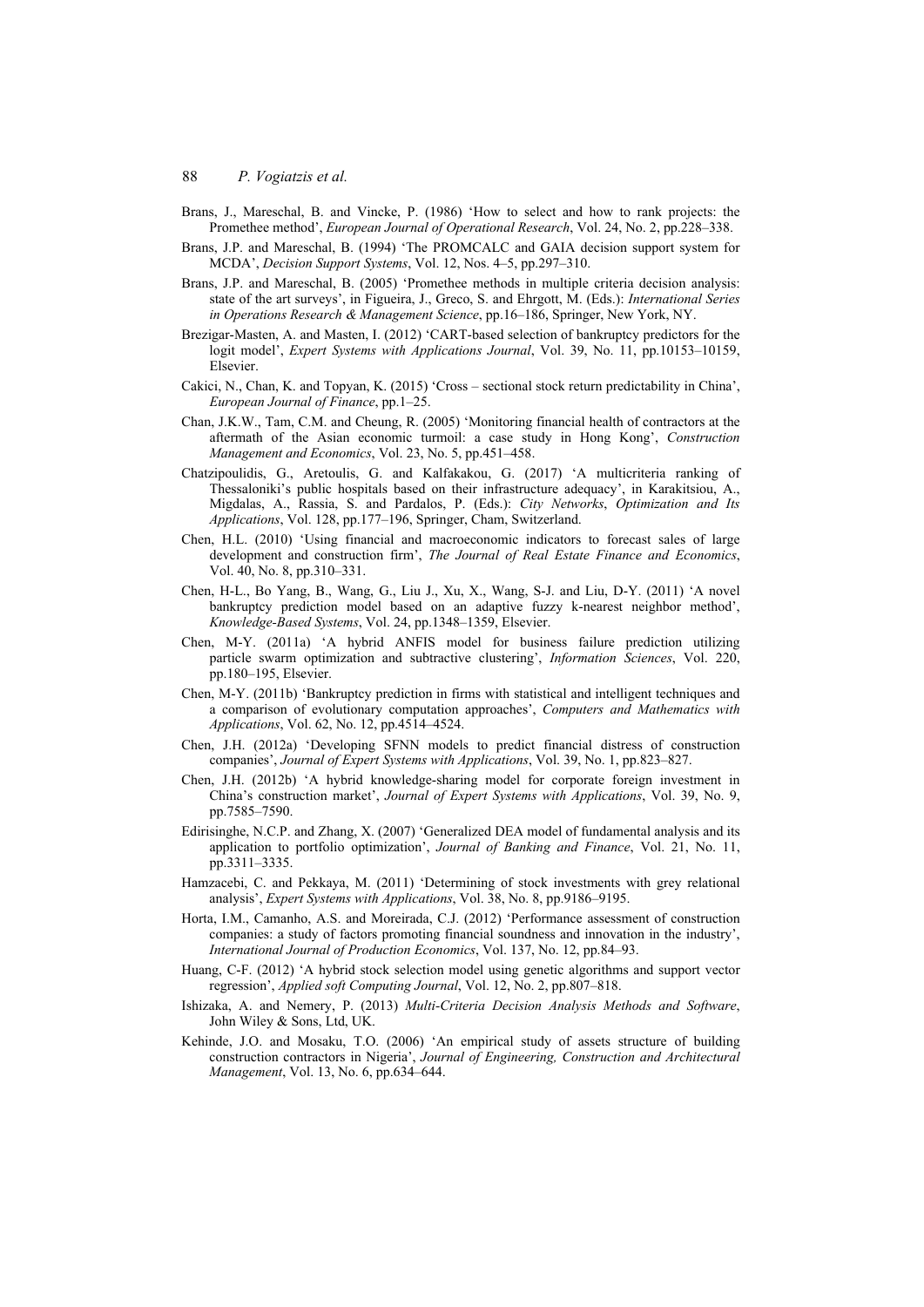- Kim, S., Lee, S. and Kim, J. (2011) 'Relationship between the financial crisis of Korean construction firms and macroeconomic fluctuations', *Journal of Engineering, Construction and Architectural Management*, Vol. 18, No. 4, pp.407–422.
- Lin, F., Liang, D. and Chen, E. (2011) 'Financial ratio selection for business crisis prediction', *Expert Systems with Applications*, Vol. 38, No. 12, pp.15094–15102.
- Macharis, C., Mareschal, B., Waaub, J-P. and Milan, L. (2015) 'PROMETHEE-GDSS revisited: applications so far and new developments', *International Journal of Multicriteria Decision Making*, Vol. 5, Nos. 1–2, pp.129–151.
- McGurr, P.T. and DeVaney, S.A. (1998) 'Predicting business failure of retail firms: an analysis using mixed industry models', *Journal of Business Research*, Vol. 43, No. 3, pp.169–176.
- Merwin, C.L. (1942) *Financing Small Corporations: In Five Manufacturing Industries*, pp.1926–1936, National Bureau of Economic Research, New York, USA.
- Mokhtar, M., Shuib, A. and Mohamad, D. (2014) 'Identifying the critical financial ratios for stocks evaluation: a fuzzy Delphi approach', in *AIP Conference Proceedings*, Vol. 1635, No. 1, pp.348–354.
- Mpakratsa, C., Lampakis, D. and Aretoulis, G. (2017) 'Financial analysis of Greek construction enterprises based on investment ratios', in *CITC-9: Proceedings of The Ninth International Conference on Construction in the 21st Century*, *Revolutionizing the Architecture, Engineering and Construction Industry through Leadership*, *Collaboration and Technology*, Dubai, United Arab Emirates.
- Ng, S.T., Wong, J.M.W. and Zhang, J. (2011) 'Applying Z-score model to distinguish insolvent construction companies in China', *Journal of International Habitat*, Vol. 35, No. 4, pp.599–607.
- Niemann, M., Schmidt, J.H. and Neukirchen, M. (2008) 'Improving performance of corporate rating prediction models by reducing financial ratio heterogeneity', *Journal of Banking and Finance*, Vol. 32, No. 3, pp.434–446.
- Ocal, M.E., Oral, E.L., Erdis, E. and Vural, G. (2007) 'Industry financial ratios application of factor analysis in Turkish construction industry', *Journal of Building and Environment*, Vol. 42, No. 1, pp.385–392.
- Olson, D. and Mossman, C. (2003) 'Neural network forecasts of Canadian stock returns using accounting ratios', *International Journal of Forecasting*, Vol. 19, No. 3, pp.453–465.
- Ou, J. and Penman, S. (1989) 'Financial statement analysis and the prediction of stock returns'. *Journal of Accounting and Economics*, Vol. 11, No. 4, pp.295–329.
- Podvezko, V. and Podviezko, A. (2010) 'Dependence of multi-criteria evaluation result on choice of preference functions and their parameters', *Ukio Technologinis ir Ekonominis Vystymas*, Vol. 16, No. 1, pp.143–158.
- Ramalho, J.J.S. and Da Silva, J.V. (2012) 'Functional form issues in the regression analysis of financial leverage ratios', *Journal of Empirical Economics*, DOI: 10.1007/s00181-012-0564-6.
- Rounaghi, Μ.Μ., Abbaszadeh, Μ.Ρ. and Arashi, Μ. (2015) 'Stock price forecasting for companies listed on Tehran stock exchange using multivariate adaptive regression splines model and semi-parametric splines technique', *Physica A. Statistical Mechanics and its Applications*, Vol. 438, No. 16031, pp.625–633.
- Serrano-Cinca, C. (1996) 'Self organizing neural networks for financial diagnosis', Journal *of Decision Support Systems*, Vol. 17, No. 3, pp.227–238.
- Shuang, Q., Yuan Y., Zhang M. and Yu, D. (2011) 'Bankruptcy prediction in construction companies via Fisher's linear discriminant analysis', *International Conference on E-Business & E-Government* (*ICEE 2011*), IEEE, Shanghai, pp.1–4.
- Su, L. (2011) 'A rule extraction based approach in predicting derivative use for financial risk hedging in construction companies', *International Conference on Information Management*, *Innovation Management and Industrial Engineering*, IEEE, Shenzhen, pp.397–400.